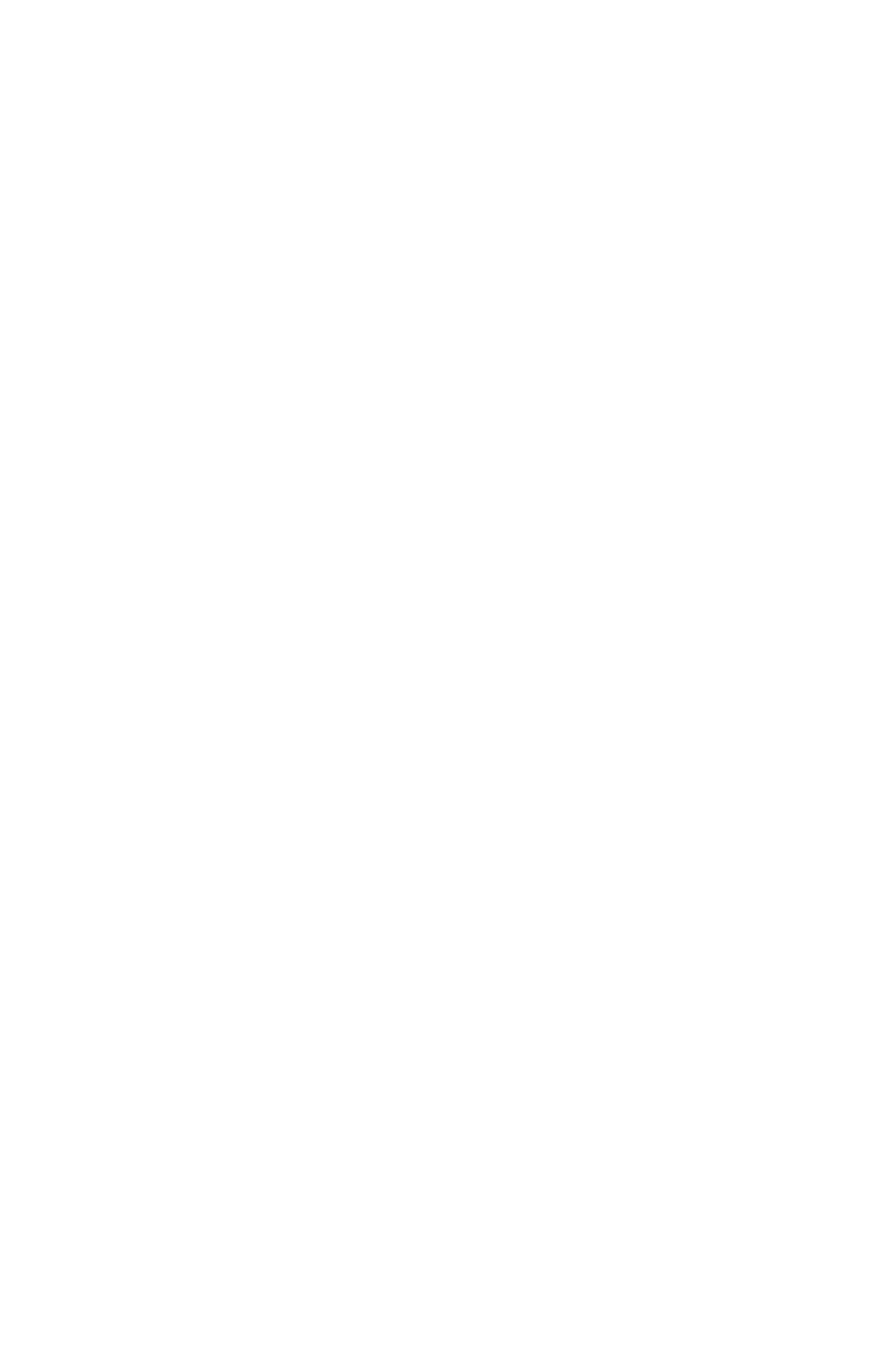## **TABLE OF CONTENTS**

|                                                                                                                                                                                | Page           |
|--------------------------------------------------------------------------------------------------------------------------------------------------------------------------------|----------------|
| <b>IDENTITY AND INTEREST OF</b>                                                                                                                                                | $\mathbf{1}$   |
| <b>INTRODUCTION AND</b><br>SUMMARY OF ARGUMENT                                                                                                                                 | $\overline{4}$ |
|                                                                                                                                                                                | 6              |
| I. FOR OVER A HUNDRED YEARS,<br>CALIFORNIA HAS CREATED A<br>STATUTORY ENFORCEMENT<br><b>SCHEME TO PROTECT THE</b><br>WORKER AND, IN TURN, THE                                  | 6              |
| A. California Began Regulating<br><b>Employment Relationships To</b><br>Further Workers' Common Interest<br>And Promote The State's Interests<br>In Preserving The Common Good | 6              |
| B. California Has Incentivized<br>Compliance With Minimum<br><b>Employment Protections Through</b><br>State Enforcement and Civil Penalties.                                   | 11             |
| 1. California Established Civil<br>Penalties Enforceable Only by                                                                                                               | 12             |
| 2. California Established A Labor<br>Law Enforcement Division                                                                                                                  | 13             |
| II. WIDESPREAD VIOLATIONS OF<br><b>CALIFORNIA'S LABOR LAWS AND</b><br>THE LACK OF STATEWIDE<br><b>RESOURCES PROMPTED</b>                                                       |                |
| CALIFORNIA TO ENACT PAGA.                                                                                                                                                      | 13             |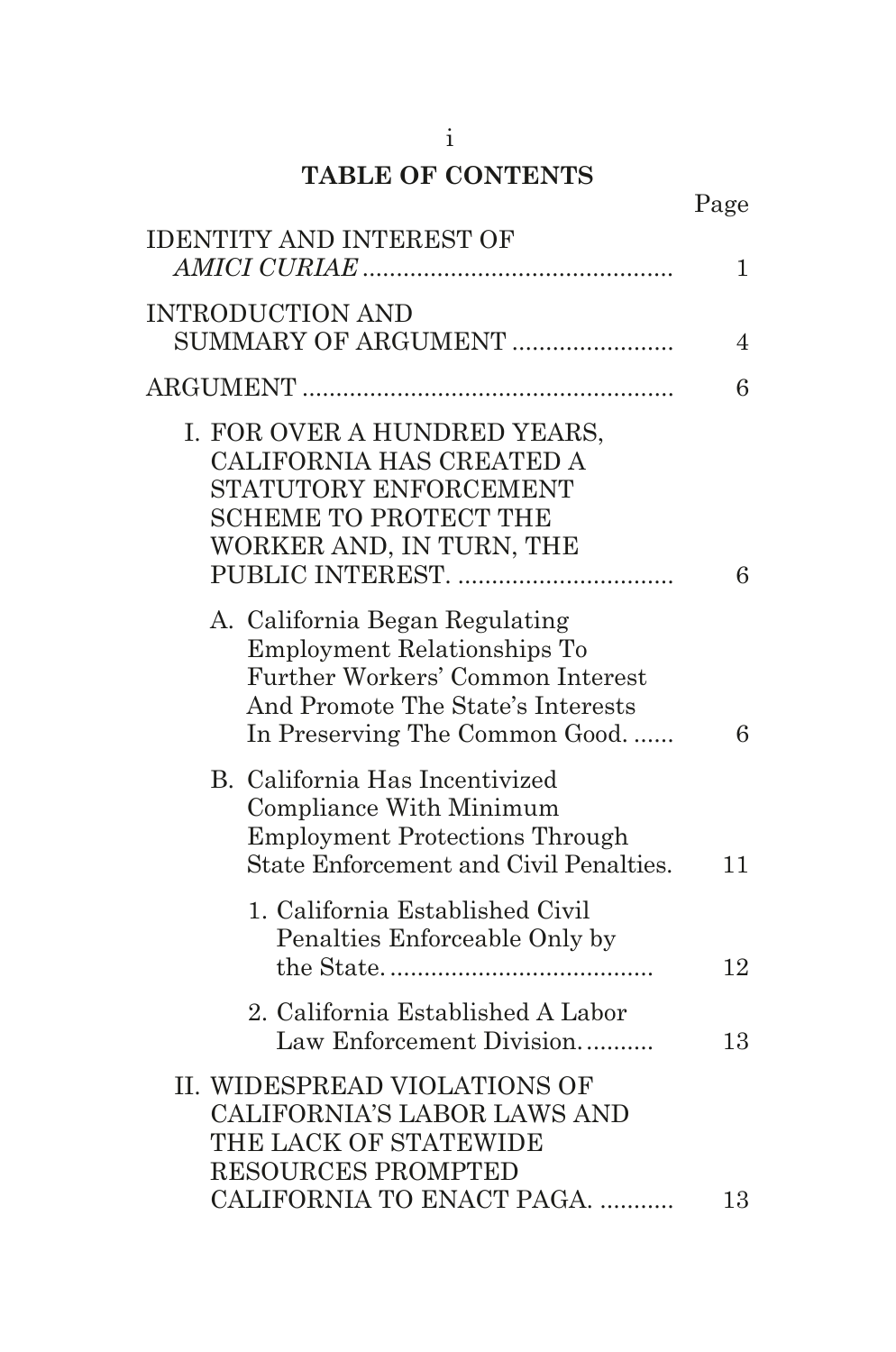| TABLE OF CONTENTS-Continued                                                                                                                                 |      |
|-------------------------------------------------------------------------------------------------------------------------------------------------------------|------|
|                                                                                                                                                             | Page |
| <b>III. THE CIVIL PENALTIES</b><br>RECOVERABLE UNDER PAGA ARE<br>THE STATE'S AND NOT SUBJECT TO<br>CONTRACTUAL WAIVER BY<br>INDIVIDUAL EMPLOYEES            | 17   |
| A. PAGA Expands the State's<br>Enforcement Reach By Allowing<br>Individual Aggrieved Employees to<br>Enforce Civil Penalties for the State                  | 18   |
| B. PAGA Was Created To Protect The<br>Public Interest, Not The Personal<br>Interests Of An Individual Employee.<br>The State Retains Significant Control    | 19   |
| C. Employers Have The Right To Cure a<br>Violation, Which If Done, Stops a                                                                                  | 21   |
| D. The Number Of Interventions Or<br>Objections Submitted By The State<br>Is Not An Indication The System Is<br>Broken, But That It Is Working              | 22   |
| IV. PAGA, AS AN ELEMENT OF THE<br>STATE'S ENFORCEMENT STRATEGY,<br>IS AN EXERCISE OF ITS POLICE<br>POWERS NECESSARY TO MAXIMIZE<br>THE ENFORCEMENT OF LABOR |      |
|                                                                                                                                                             | 24   |
|                                                                                                                                                             | 31   |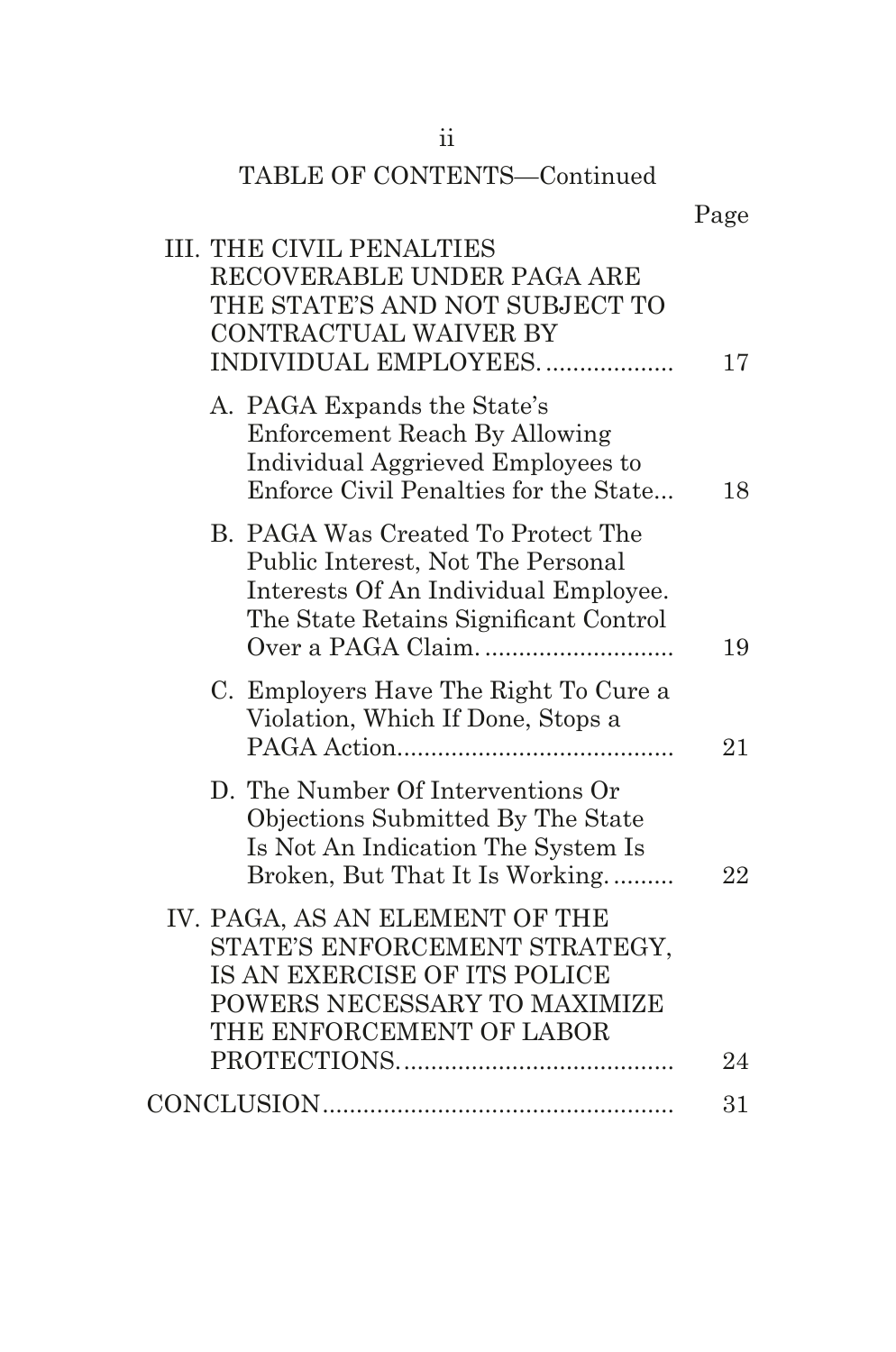## iii

## **TABLE OF AUTHORITIES**

**Cases**

| Allied-Bruce Terminix Cos. v. Dobson,                                                                                                | 29             |
|--------------------------------------------------------------------------------------------------------------------------------------|----------------|
| Arias v. Superior Court,                                                                                                             |                |
| AT&T Mobility LLC v. Concepcion,                                                                                                     | 3              |
| Bond v. United States,                                                                                                               | 25             |
| Brown v. Ralph's Grocery,                                                                                                            | $\overline{4}$ |
| Dep't of Revenue of Or. v. ACF Indus.,                                                                                               | 28             |
| Duncan v. Hawn,                                                                                                                      | 7              |
| Espinoza, Elisa Valerio et al. v. West Coast<br>Tomato Growers, LLC, U.S.D.C. Southern<br>District of California, Case No.: 3:14-cv- | 3              |
| Home Bldg. & Loan Ass'n v. Blaisdell,                                                                                                | 10             |
| In re Application of Miller,                                                                                                         | 8              |
| In re Application of Moffett,<br>64 P.2d 1190 (Cal. Ct. App. 1937)                                                                   | 9              |
| In re Petition of Ballestra,                                                                                                         | 8              |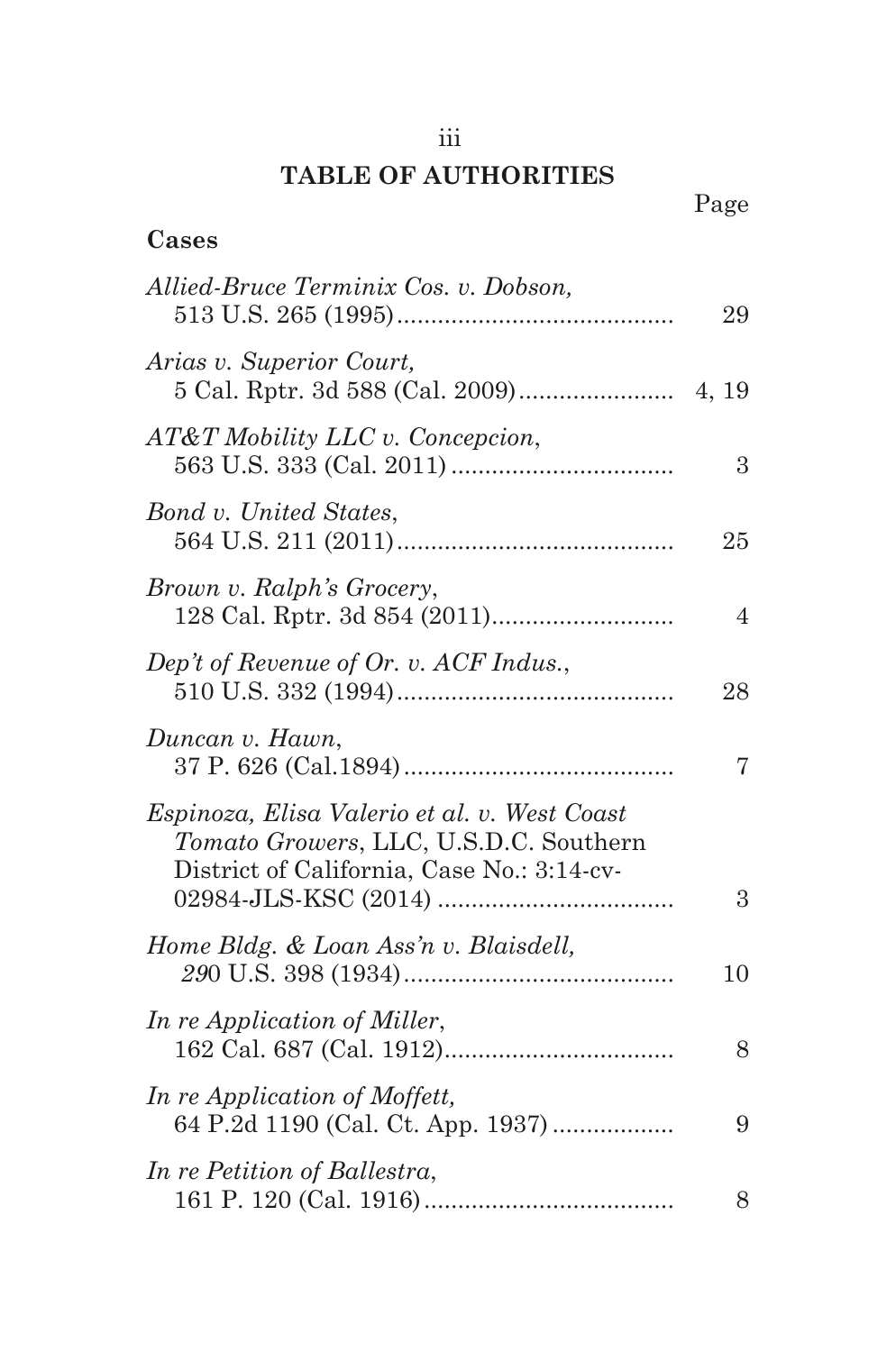## iv

## TABLE OF AUTHORITIES—Continued

## Page

| In re. Spencer,                                                                  | 8              |
|----------------------------------------------------------------------------------|----------------|
| Iskanian v. CLS Transp. Los Angeles, LLC                                         |                |
| Kansas v. Garcia,                                                                |                |
| Kilby v. CVS Pharm., Inc.,                                                       | 11             |
| Kindred Nursing Cttrs. Ltd. P'ship v. Clark,                                     | 29             |
| Lopez-Gutierrez et al. v. Foothill Packing,<br>Monterey County Superior Court,   | $\overline{2}$ |
| Martinez v. Combs,                                                               |                |
| Moniz v. Adecco USA, Inc.,<br>287 Cal. Rptr. 3d 107 (Cal. Ct. App. 2021)  19, 20 |                |
| Moore v. Indian Spring Channel<br>Gold Mining Co.,                               |                |
| Murphy v. NCAA,                                                                  | 27             |
| Nat'l Fed'n of Indep.Bus. v. DOL, OSHA,<br>Nos. 21A244, 21A247,                  |                |
| <b>National Federation of Independent Business</b><br>v. Sebelius,               |                |
| New York v. United States,                                                       | 29             |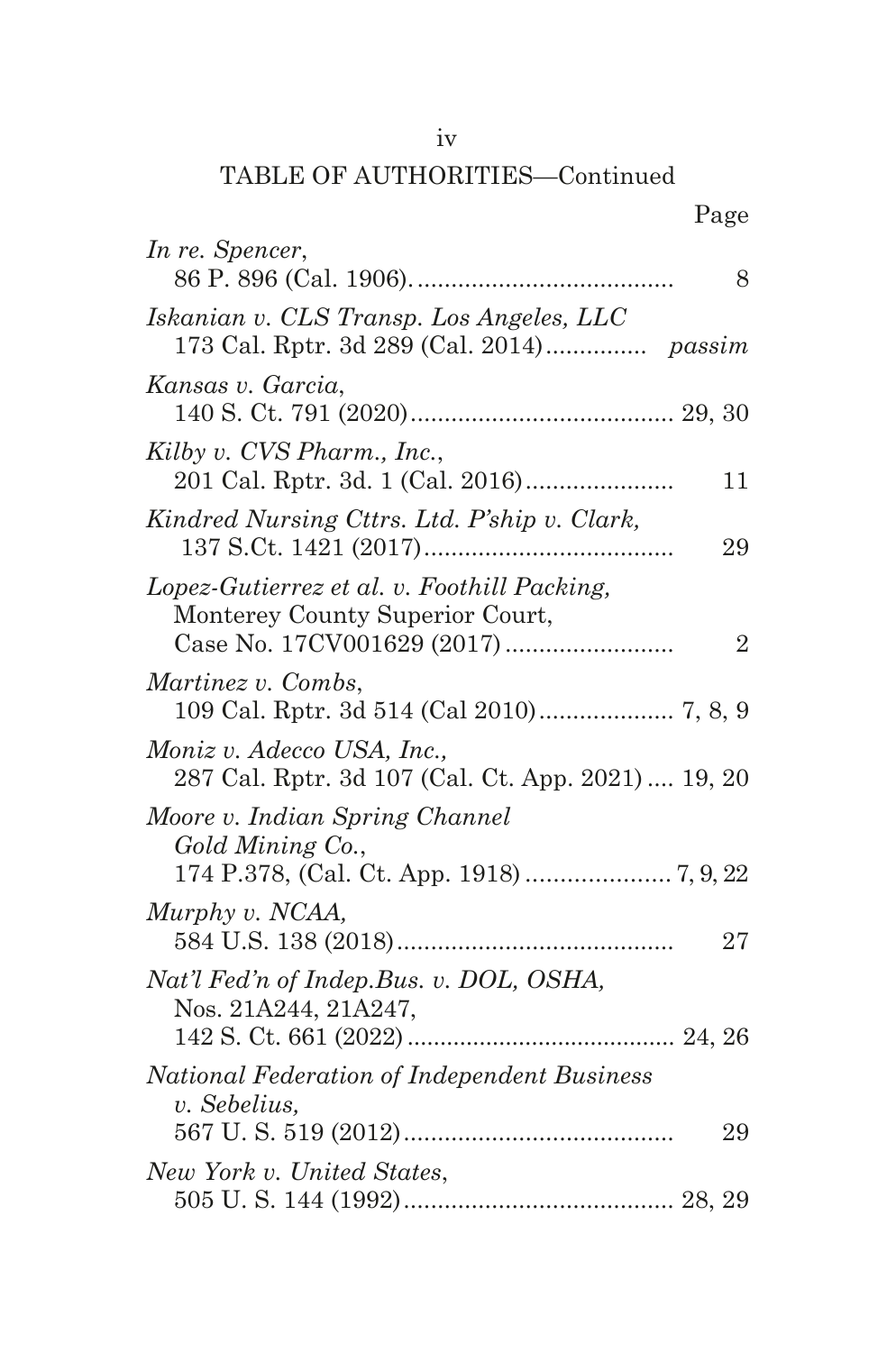#### v

## TABLE OF AUTHORITIES—Continued

|                                                                                                                          | Page |
|--------------------------------------------------------------------------------------------------------------------------|------|
| O'Connor v. Uber Techs., Inc.,<br>201 F. Supp. 3d 1110 (N.D. Cal. 2016)                                                  | 18   |
| Printz v. United States,                                                                                                 | 26   |
| Shalz v. Union Sch. Dist.,                                                                                               |      |
| Smith v. Superior Court,                                                                                                 |      |
| Tenorio et al. v. Gallardo et al.,<br>U.S.D.C., Eastern District of California,<br>Case No. 1:16-CV-00283-DAD-JLT (2016) | 3    |
| Terminal Assn. v. Trainmen,                                                                                              | 26   |
| Vilcapoma v. Western Range,<br><b>Imperial County Superior Court</b>                                                     | 3    |
| W. Coast Hotel Co. v. Parrish,                                                                                           | 9    |
| <i>Wyeth v. Levine, 555 U.S. 565 (2009)</i>                                                                              | 25   |
| ZB, N.A. v. Superior Court,<br>252 Cal. Rptr. 3d 228 (Cal. 2019)                                                         | 4    |

## **Statutes**

|                                                 | $\mathfrak{D}$ |
|-------------------------------------------------|----------------|
|                                                 | 26             |
| 68 P.L. 401, 43 Stat. 883, 68 Cong. Ch. 213  28 |                |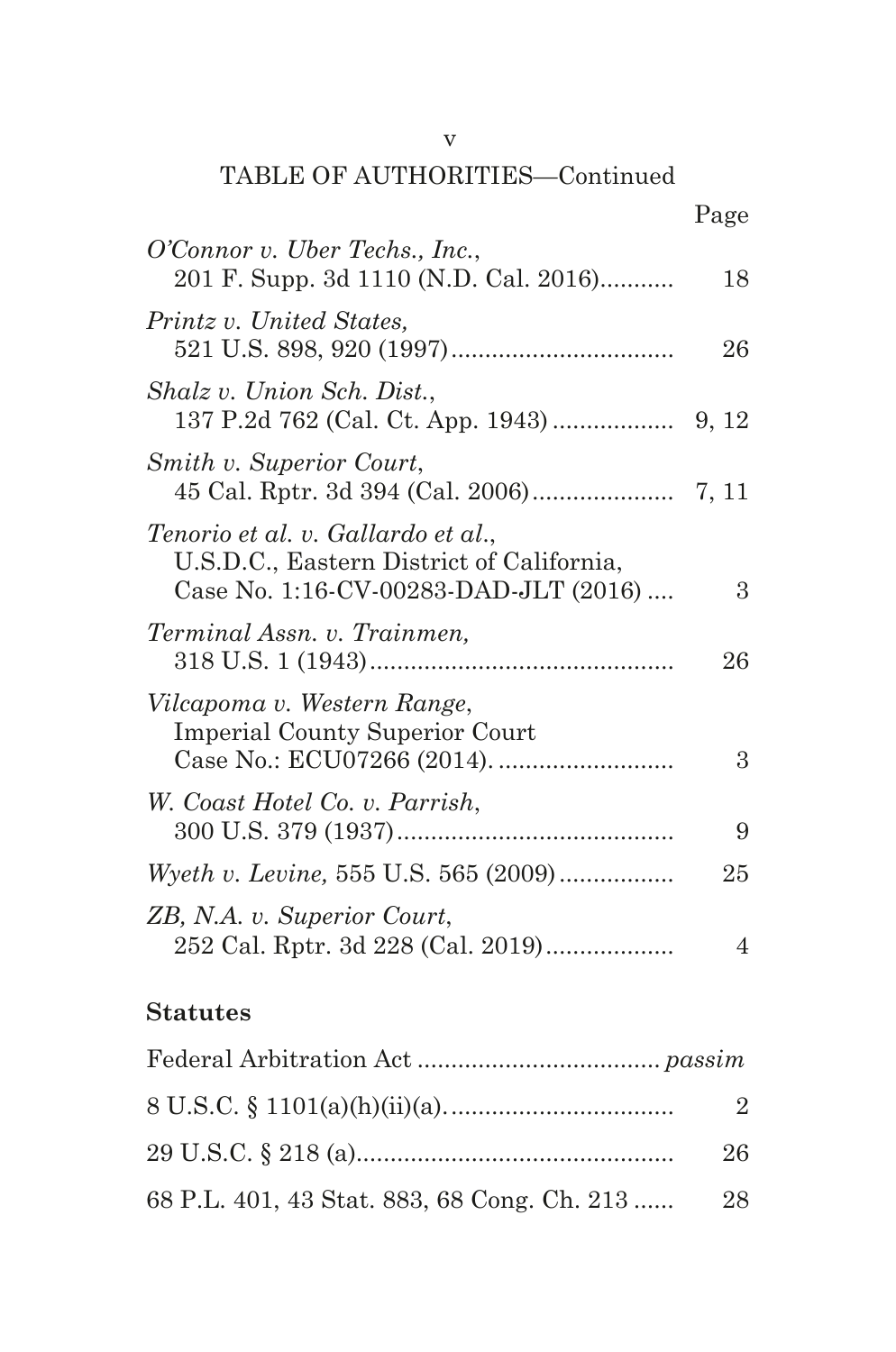## TABLE OF AUTHORITIES-Continued

| Page |
|------|
|      |
| 13   |
| 10   |
| 13   |
| 9    |
| 10   |
| 9    |
|      |
| 8, 9 |
| 12   |
| 12   |
|      |
| 10   |
| 11   |
| 10   |
| 10   |
| 12   |
|      |
| 11   |
| 12   |
| 12   |
| 10   |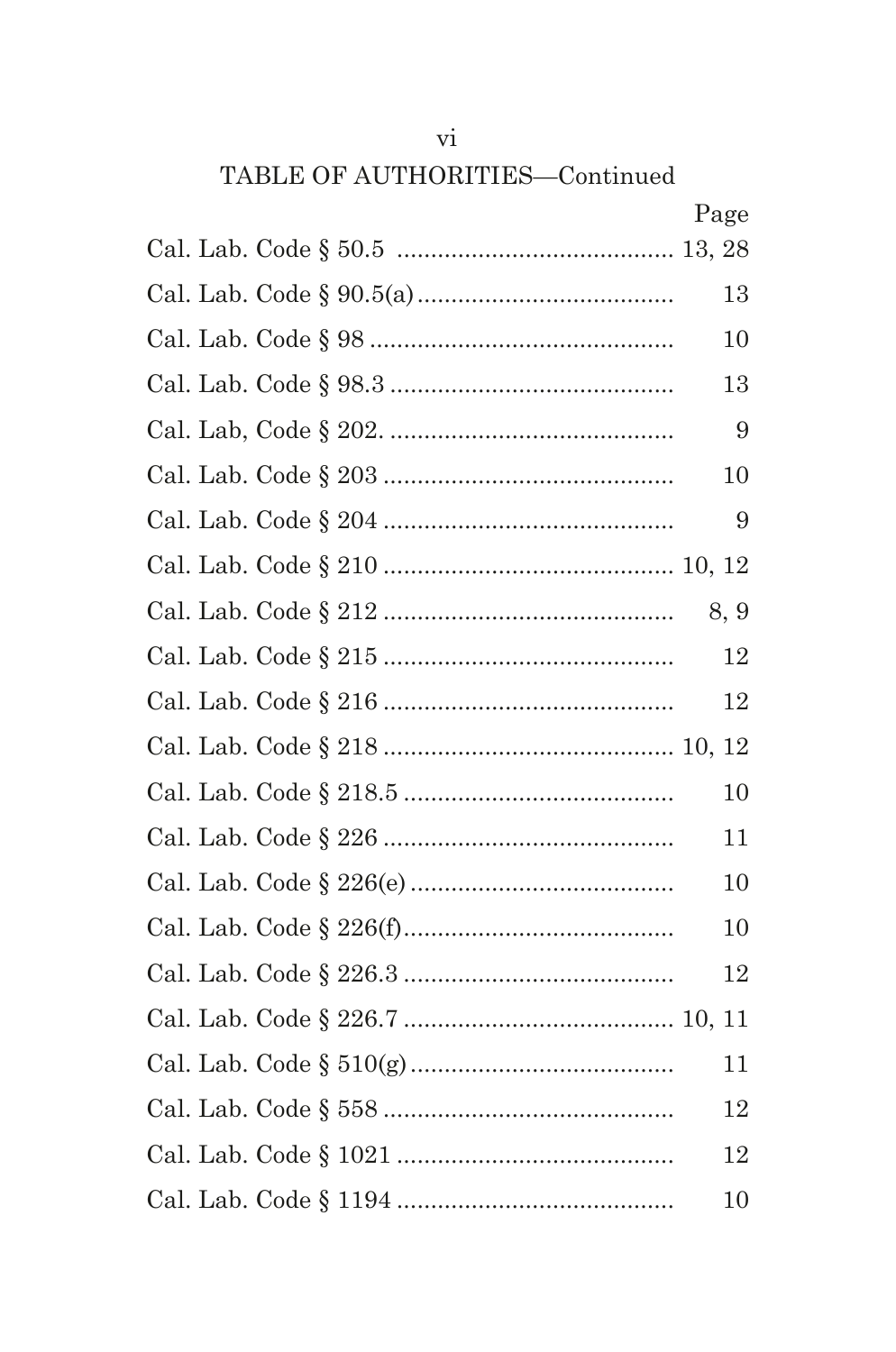## TABLE OF AUTHORITIES—Continued

|                                            | Page |
|--------------------------------------------|------|
|                                            | 10   |
|                                            | 12   |
|                                            | 12   |
|                                            | 12   |
|                                            | 12   |
|                                            | 18   |
|                                            |      |
|                                            | 20   |
|                                            | 20   |
|                                            | 20   |
|                                            | 20   |
|                                            | 20   |
|                                            | 21   |
|                                            | 21   |
|                                            | 21   |
|                                            | 12   |
|                                            | 21   |
|                                            | 13   |
|                                            | 13   |
|                                            | 11   |
| Cal. Stats. 2003, ch. 906, § 1  15, 19, 22 |      |
|                                            | 30   |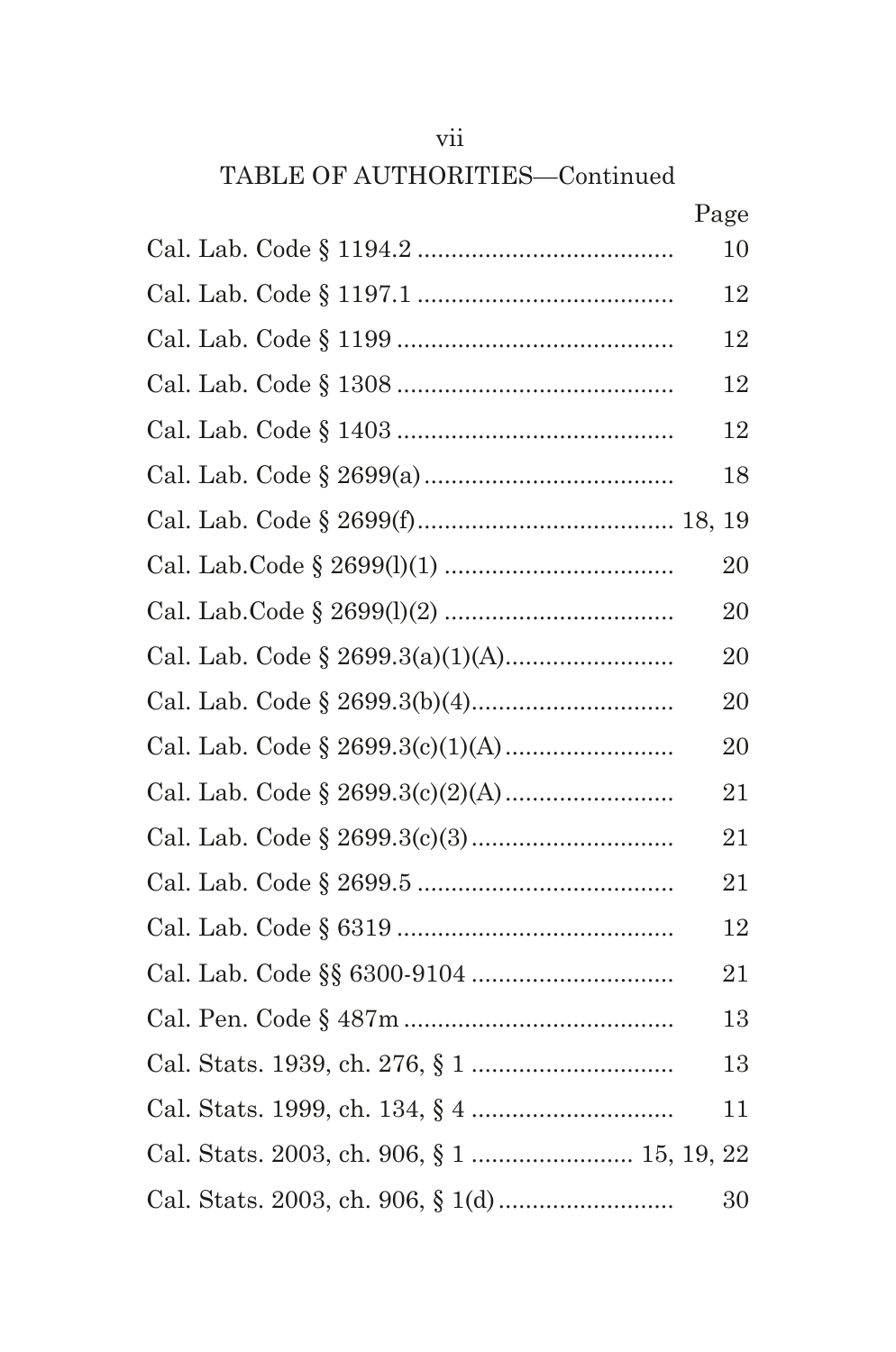## viii

## TABLE OF AUTHORITIES—Continued

## **Other Authorities**

| Annette Bernhardt & Ruth Milkman, Broken<br>Laws, Unprotected Workers: Violations of<br><i>Employment and Labor Laws in America's</i>                                                                          | 15 |
|----------------------------------------------------------------------------------------------------------------------------------------------------------------------------------------------------------------|----|
| Daniel Flaming & Pascale Joasart,<br>Workers Without Rights The Informal<br>Economy in Los Angeles, Economic<br>Roundtable Briefing Paper (2002)                                                               | 14 |
| Daniel Flaming, et al., Hopeful Workers,<br>Marginal Jobs: LA's Off-The-Books Labor<br>Force, Broken Laws, Unprotected Workers:<br>Violations of Employment and Labor Laws<br>in American Cities, The Economic | 14 |
| David Cooper & Teresa Kroeger, Employers steal<br>billions from workers' paychecks each year,<br>Economic Policy Institute (May 10, 2017)  14, 15                                                              |    |
| Department of Industrial Relations, Cal/OSHA<br><i>Recruiting and Hiring, Cal/OSHA, </i>                                                                                                                       | 23 |
| Department of Industrial Relations, Job Search<br>Results, Department of Industrial Relations,                                                                                                                 | 23 |
| Dina Mishra, <i>Child Labor as Involuntary</i><br>Servitude: The Failure of Congress to<br>Legislate Against Child Labor Pursuant to<br>the Thirteenth Amendment in the Early<br>Twentieth Century,            |    |
|                                                                                                                                                                                                                | 7  |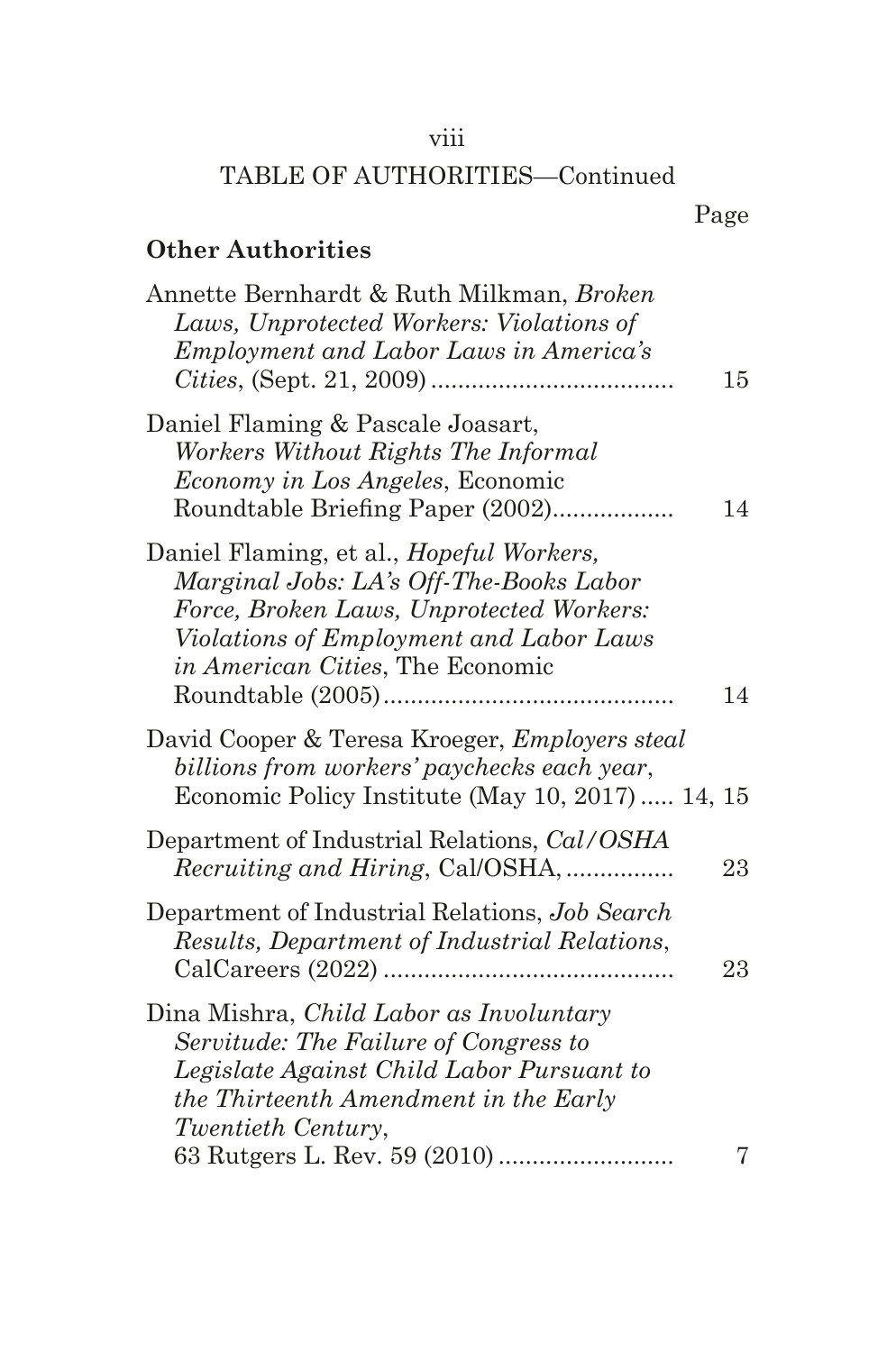### ix

## TABLE OF AUTHORITIES—Continued

| Eli Wolfe, We're Being Robbed': Wage Theft in<br>California Often Goes Unpunished by State,<br>KQED (Oct. 16, 2019)                                                       | 14 |
|---------------------------------------------------------------------------------------------------------------------------------------------------------------------------|----|
| Farida Jhabvala Romero, California Workers<br>Face Years-Long Waits for Justice in Wage<br>Theft Cases, State Data Shows,                                                 | 23 |
| Job Search Results, Department of Industrial                                                                                                                              | 23 |
| Lila Garcia-Brower, 2018-2019 The Bureau of<br>Field Enforcement Fiscal Year Report,<br>California Labor Commissioner's Office                                            | 5  |
| Nadia Lopez, Wage theft is a serious issue in<br>California. Here's who it impacts most, how<br>to get help, Fresno Bee (Feb. 10, 2022)  15, 24                           |    |
| Rachel Deutch, Rey Fuentes, Tia Koorse,<br>California Hero Labor Law: The Private<br>Attorney's General Act fights wage theft<br>and recovers millions from lawbreaking   | 24 |
| Ruth Milkman, et al., Wage Theft and Workplace<br>Violations in Los Angeles: The Failure of<br>Employment and Labor Law for Low Wage<br>Workers, UCLA Labor Center (2010) | 15 |
| Victoria Hassid, Labor Enforcement Task<br>Force Report to the Legislature (2019)  15, 16                                                                                 |    |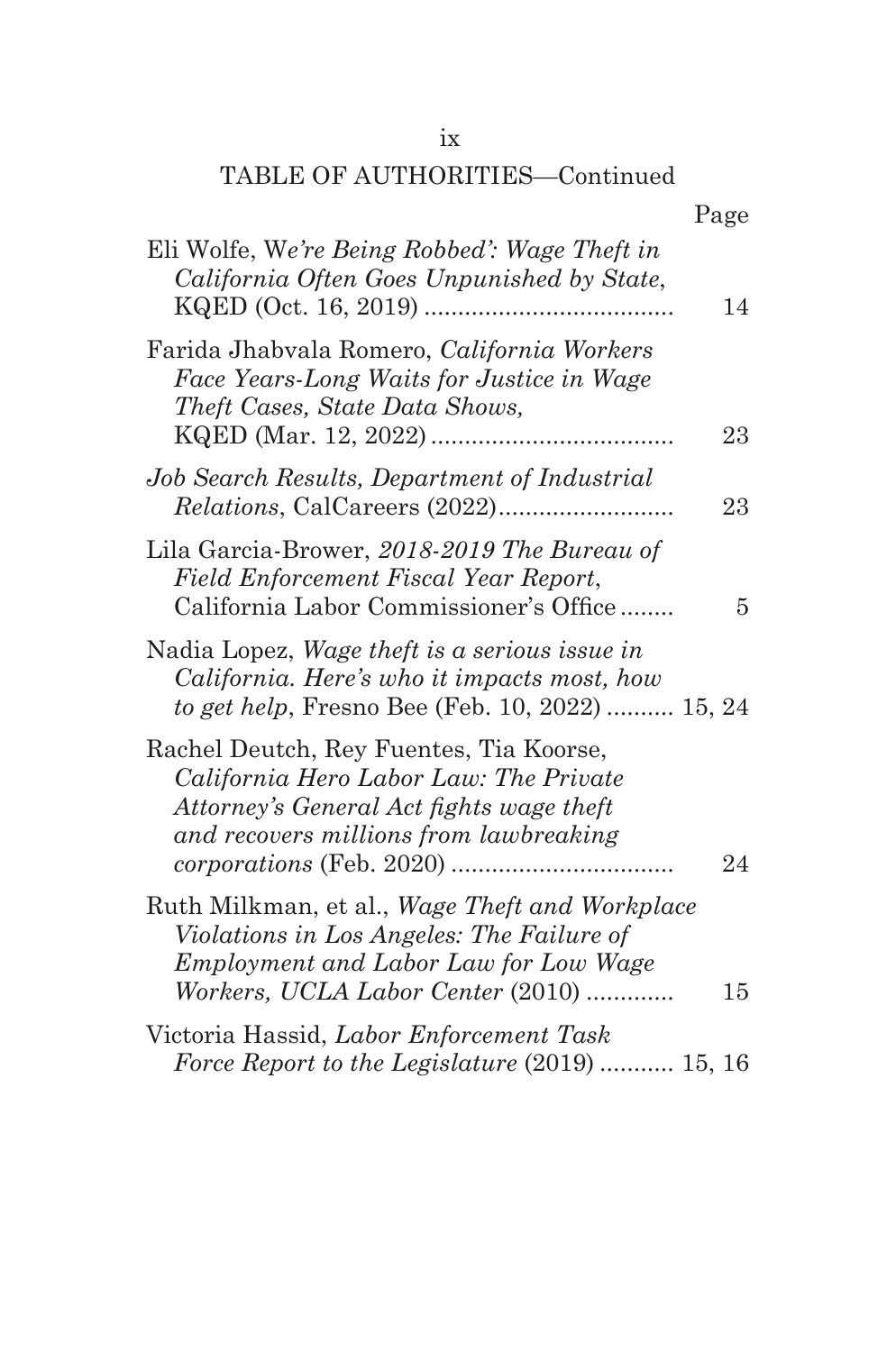| X                                          |      |
|--------------------------------------------|------|
| TABLE OF AUTHORITIES-Continued             |      |
|                                            | Page |
| <b>Rules</b>                               |      |
|                                            |      |
| Regulations                                |      |
|                                            | 11   |
| <b>Constitutional Provisions</b>           |      |
|                                            | 24   |
| Former Cal. Const. art. XX, section 17-1/2 | 8    |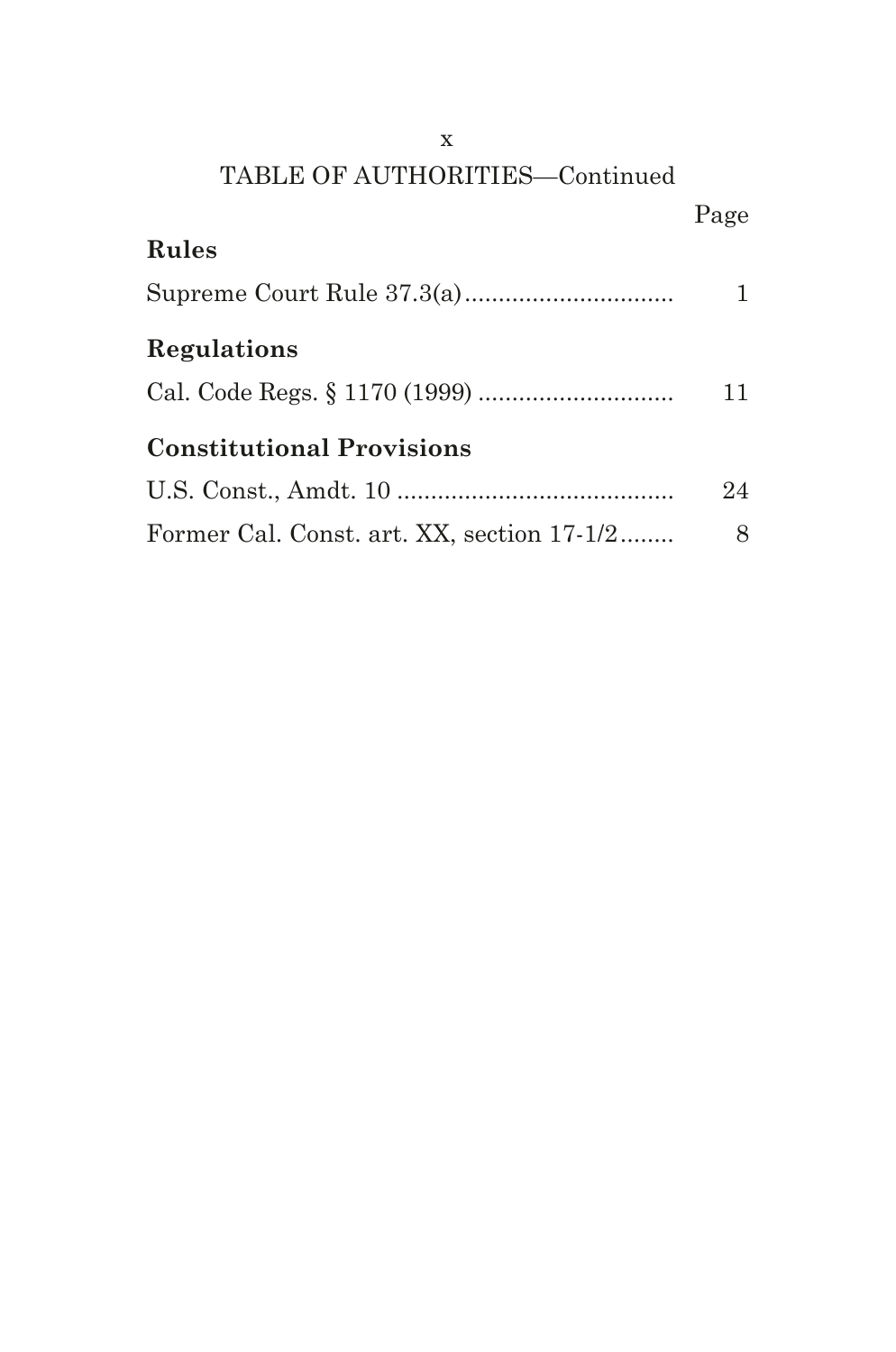## **IDENTITY AND INTEREST OF** *AMICI CURIAE***<sup>1</sup>**

California Rural Legal Assistance, Inc. ("CRLA"), a non-proft legal services organization, has provided services to rural communities since 1966. Through its 16 field offices, CRLA has represented tens of thousands of low-wage workers, many of whom have legitimate fears of retaliation that prevent them from personally fling or reporting a labor law violation. While many cases are brought individually, representative actions, such as the Private Attorney General Act ("PAGA"), provide redress for our clients and their co-workers, whose wages were stolen and working conditions compromised by employers who break the law. CRLA has recovered tens of millions of dollars in wages, damages and penalties for violations of California's basic labor law protections and, put money back into the pockets of the workers who raise or serve our food, clean our businesses and care for our aged. PAGA has proved an effective, and often the only mechanism for bringing these claims.

California Rural Legal Assistance Foundation ("CR-LAF") is a legal nonprofit that for over three decades has represented California's immigrant farmworkers and other low-wage workers in class, representative, and PAGA actions, and engaged in regulatory and legislative advocacy on their behalf. CRLAF works with California state agencies to address the most pressing needs of the farmworker community in labor, housing,

<sup>&</sup>lt;sup>1</sup> This brief is submitted with consent of the parties under Supreme Court Rule 37.3(a). This brief was not authored in whole or in part by counsel for a party. No person or entity, other than the *Amici*, their members or their counsel, made any monetary contribution to the preparation or submission of the brief.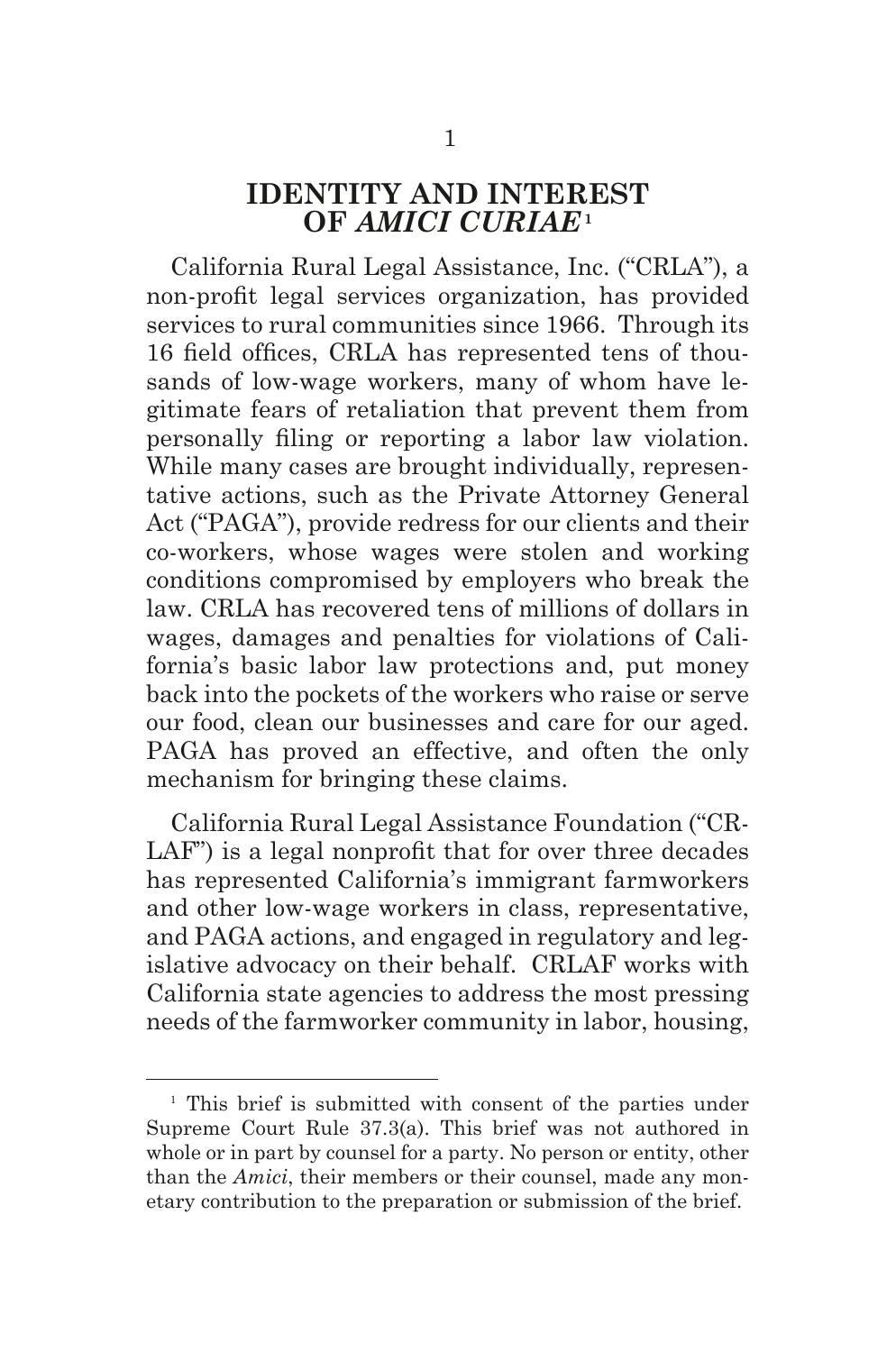safety, and health by bringing complaints that prompt state action. Because of the widespread incidence of worker exploitation, wage theft, health and safety violations, and the ineffectiveness of individual actions and limited state enforcement resources, CRLAF sponsored PAGA in 2003, and provided testimony on the dire need for the bill.

CRLA and CRLAF regularly fle PAGA lawsuits involving unpaid wages and workplace health and safety violations. Agricultural workers are seasonal, and fear termination or being passed over for recall if they complain or participate in a complaint. With the dramatic increase of the  $H-2A^2$  program, we have seen a dramatic increase in labor violations. For these workers to come forward and voice their individual claims could mean, no job, no home, and immediate loss of the right to work in the United States. Using PAGA, millions of dollars have been recovered for workers and the State of California in egregious cases involving agricultural workers. Most of these workers speak little English and have low literacy in any language.

These cases include, *inter alia*, a case alleging offthe-clock work and minimum wage and overtime violations suffered by some 2,200 H-2A lettuce workers resolved for \$2.2 million, with \$1.7 million distributed to plaintiffs, the State, and other aggrieved employees.3 Tomato workers denied rest and meal breaks and alleged health and safety violations related to production standards, ergonomics, and heat illness,

<sup>2</sup> The H-2A program allows agricultural employers to recruit and hire foreign workers who are admitted to the U.S. solely for the purpose of performing work for that employer. *See* 8 U.S.C.  $§ 1101(a)(h)(ii)(a).$ 

<sup>3</sup> *Lopez-Gutierrez v. Foothill Packing,* Monterey County Superior Court, Case No. 17CV001629 (2017)*.*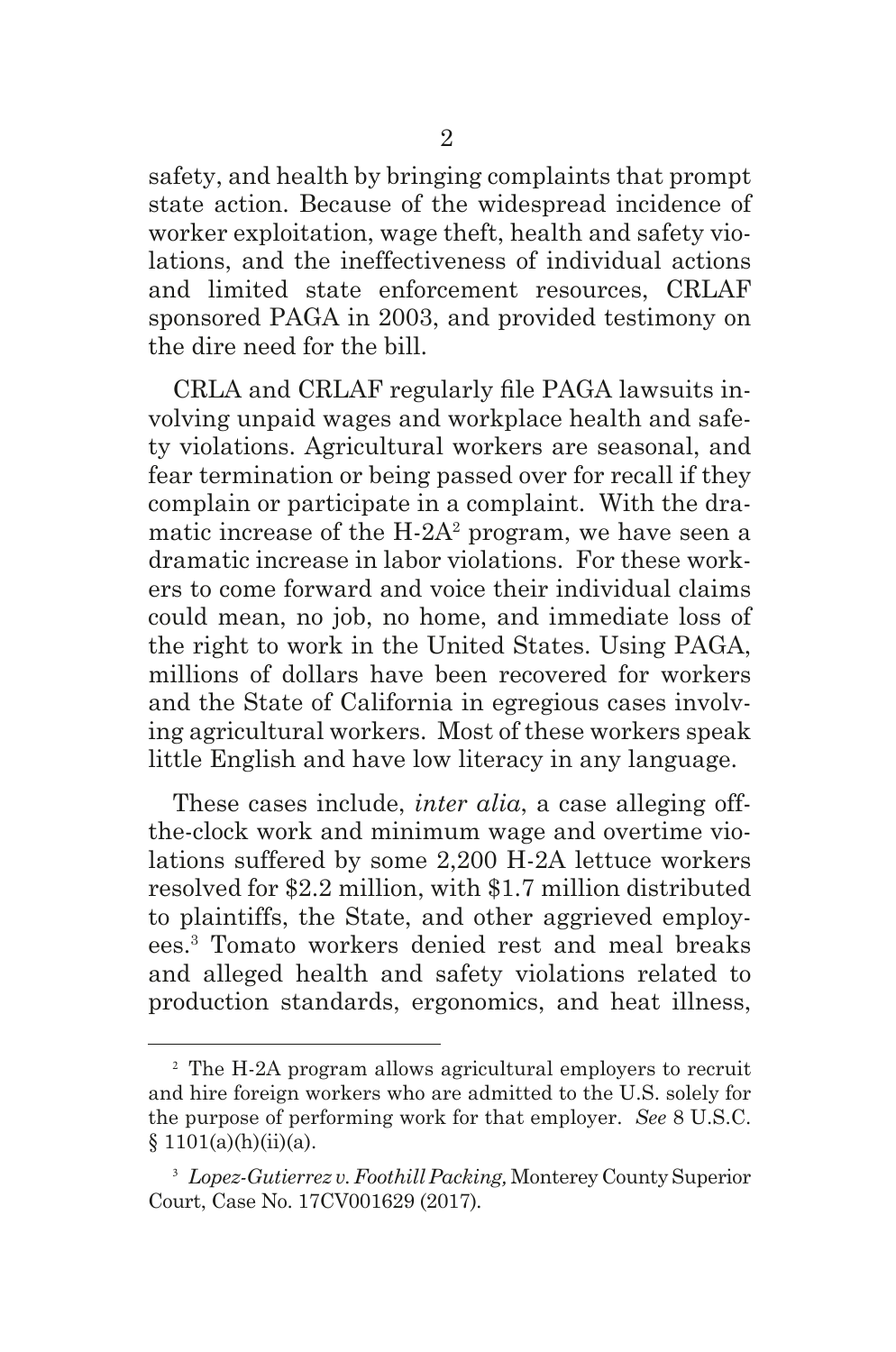recovered \$635,000.00 for other aggrieved employees and the State.4 Vineyard and orchard workers paid nothing for the last weeks of work and regularly denied meal periods settled their case against the grower for \$300,000.00, with \$200,000.00 distributed to workers and the State.<sup>5</sup> An H-2A sheepherder recruited from Peru was forced to work in haying operations while being paid the signifcantly lower sub-minimum wage allowed for sheepherders. He sued and recovered \$250,000.00 in underpaid wages and penalties for himself, 30 other workers, and the State.<sup>6</sup>

After this Court's decision in *AT&T Mobility LLC v. Concepcion*, 563 U.S. 333 (2011) we encountered for the frst time, arbitration clauses signed by our lowincome clients. The clauses were buried in multi-page documents and signed under the understanding it was a condition of employment. Until the California Supreme Court's decision in *Iskanian v. CLS Trans*portation Los Angeles ("Iskanian"),<sup>7</sup> we were forced to challenge arbitration agreements purporting to waive the right to bring a representative action under situations where our clients genuinely had no idea they had waived any right. The clear intent of these provisions was to destroy the ability to pursue a representative action. The *Iskanian* decision restored that crit-

<sup>4</sup> *Espinoza v. West Coast Tomato Growers*, *LLC*, U.S.D.C. Southern District of California, Case No.: 3:14-cv-02984-JLS-KSC (2014).

<sup>5</sup> *Tenorio v. Gallardo*, U.S.D.C., Eastern District of California, Case No. 1:16-CV-00283-DAD JLT(2016).

<sup>6</sup> *Vilcapoma v. Western Range*, Imperial County Superior Court Case No.: ECU07266 (2012).

<sup>7</sup> *Iskanian v. CLS Transportation, Los Angeles,* 173 Cal. Rptr. 3d 289, 312-313 (Cal. 2014).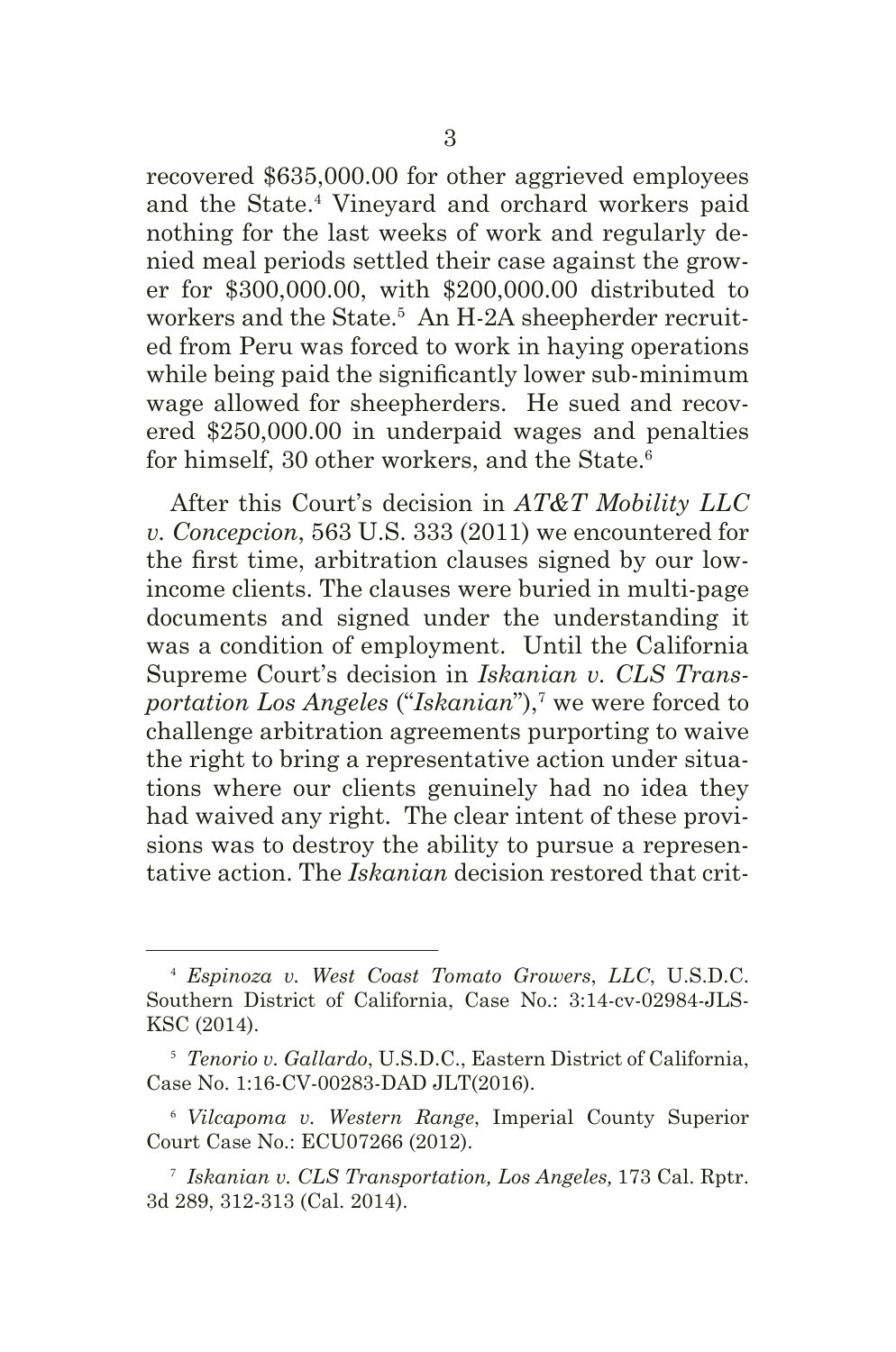ical means of redress. Reversal of the holding in *Iskanian* would likely prompt another surge in arbitration agreements and severely and negatively impact CRLA and CRLAF's work to combat rampant violations of the wage and hour and workplace health and safety rights, and improve the working conditions for low-wage workers in rural California.

#### **INTRODUCTION AND SUMMARY OF ARGUMENT**

The multitude of consistent decisions challenged by Petitioner, Viking River Cruises, Inc. ("Viking"), have recognized that the employees in those cases, like Respondent, Angie Moriana, were standing in the shoes of the State of California, enforcing penalties designed "to punish and deter employer practices that violate the rights of numerous employees under the Labor Code."8 This conclusion is premised on the elemental truth that PAGA is not a waivable personal right, but that "[c]ivil penalties are an interest of the state. Employees could not recover them until PAGA authorized aggrieved employees to do so as agents of the state."9

Viking urges this Court to reject these holdings and countenance the virtual elimination of a key element of California's labor rights enforcement by application of an employee's agreement to arbitrate her personal claims. This would frustrate the very purpose of the PAGA statute as recognized by California's highest court in *Arias v. Superior Court,* 95 Cal. Rptr. 3d 588 (Cal. 2009) and *Iskanian*. Such a construction

<sup>8</sup> *Iskanian,* 173 Cal. Rptr. 3d at 313, citing *Brown v. Ralphs Grocery Co*., 128 Cal. Rptr. 3d 854 (2011).

<sup>9</sup> *ZB, N.A. v. Superior Court,* 252 Cal. Rptr. 3d 228, 242 (Cal. 2019).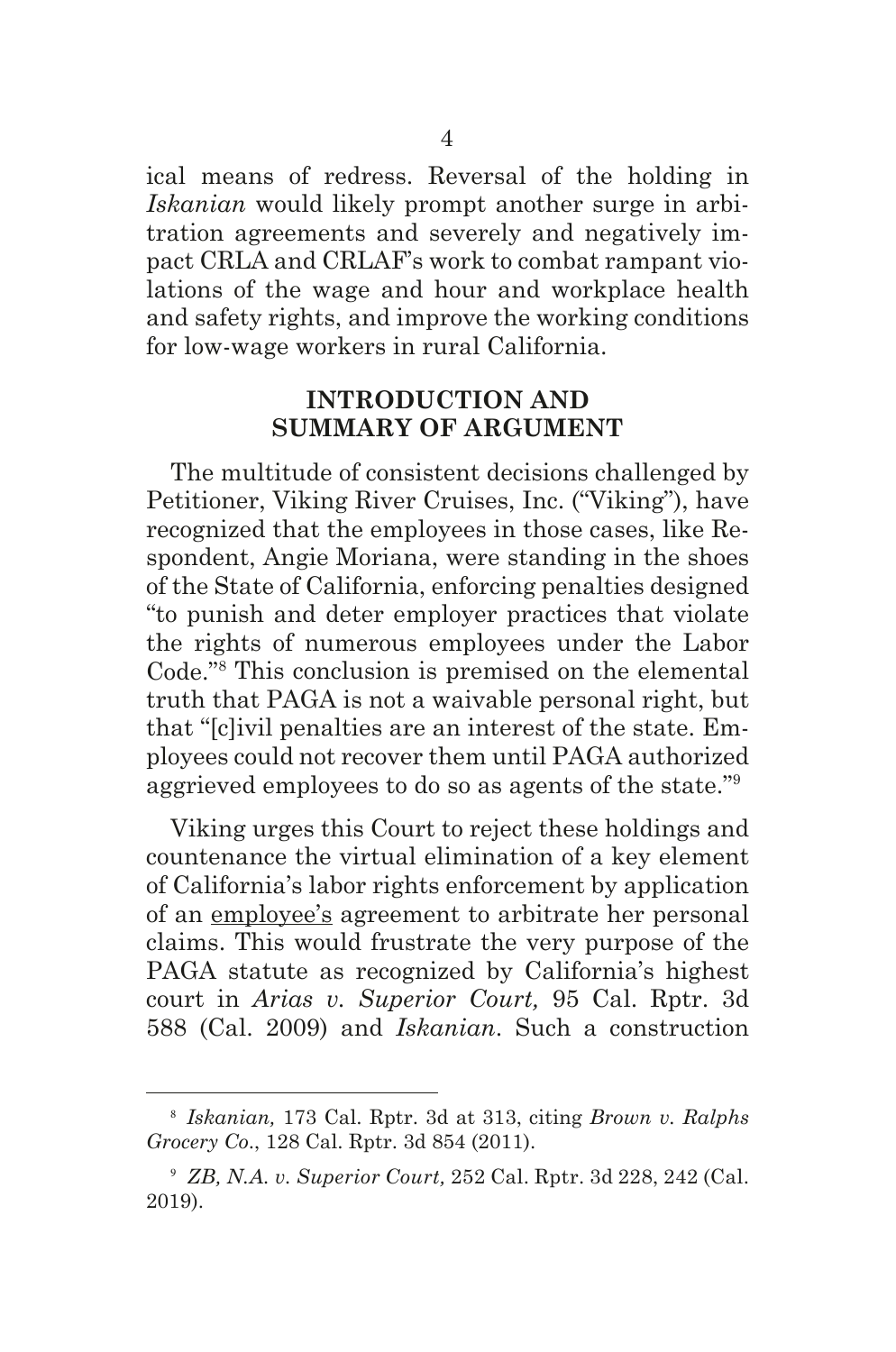necessarily elevates the Federal Arbitration Act ("FAA")—an act of Congress that does not address, much less pre-empt, state governance of minimum wages and working conditions—above the constitutionally protected sovereign powers of the State.

Viking complains that the PAGA "vastly expands the scope of employment disputes." (Brief for Petitioner, p. 26.) Not true. By their nature, violations of minimum wage, overtime, payday and health and safety laws are generally broadly imposed, workforce wide. As such, they are enforced on a workforce wide basis by the State of California through its citations or civil litigation authority.10

Viking also complains that "PAGA actions 'increase[] risks to defendants . . ." (Brief for Petitioner, p. 30.) Also, not true. The risk of prosecution under PAGA does not arise from the employment relationship or contractual agreement with any particular employee. It arises from the duties imposed by California and enforced through its designees. Viking, like all California employers was, and is, always at risk of having to defend a workforce wide prosecution if it violates the California Labor Code, with or without PAGA. What PAGA does, and what Viking and supporting amici fear, is merely expand the cadre of individuals who can bring those State enforcement actions, by deputizing private employees to enforce the California labor protections designed to protect all workers.

Amici in this brief will demonstrate that regulation of the minimum terms and conditions of employ-

<sup>10</sup> *See, e.g.*, Lila Garcia-Bower, *2018-2019 The Bureau of Field Enforcement Fiscal Year Report,* California Labor Commissioner's Office, https://www.dir.ca.gov/dlse/BOFE\_LegReport2019.pdf (last visited Feb. 22, 2022).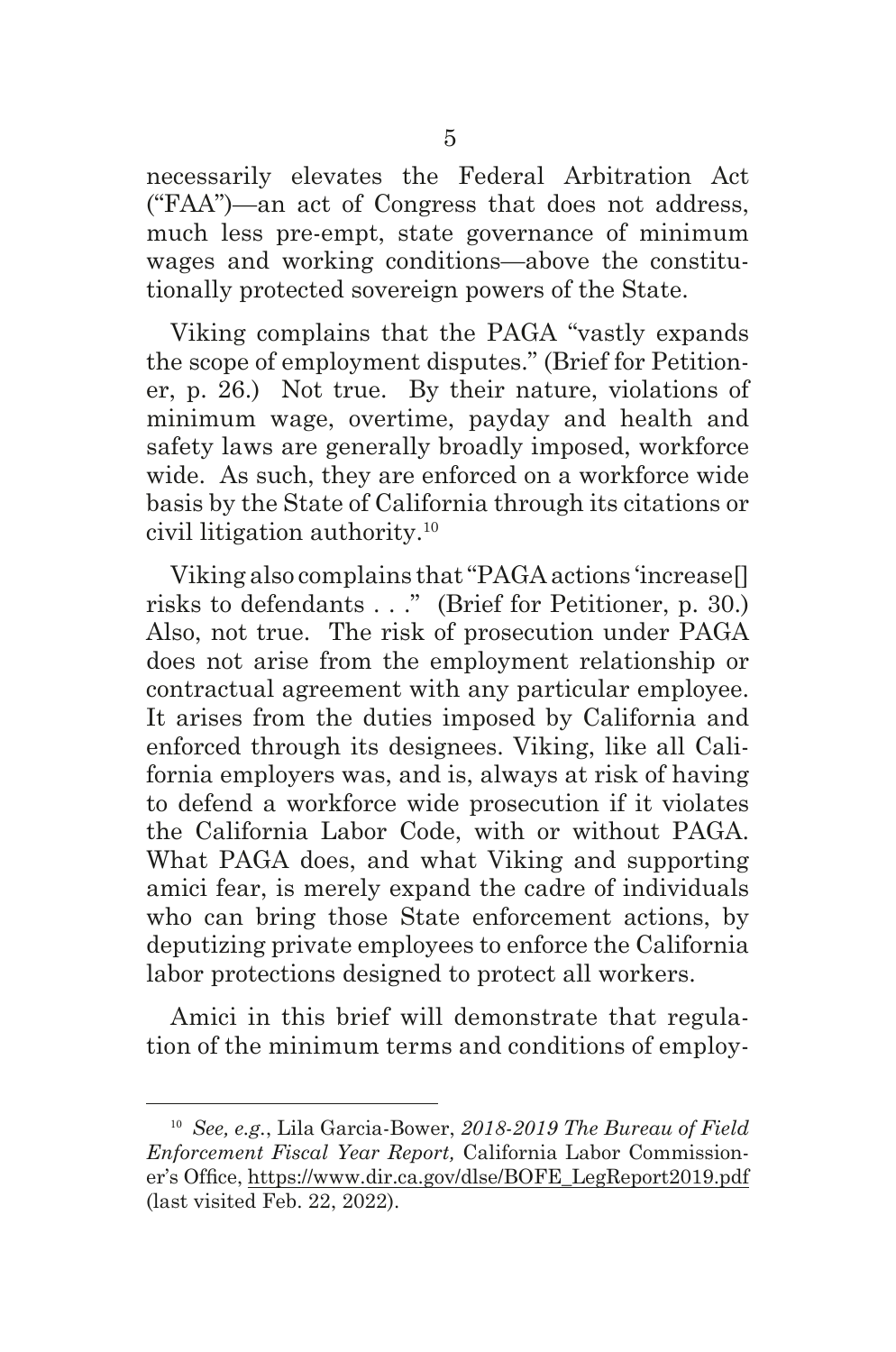ment is within the purview of the states. PAGA is a fundamental tool used by the State of California to enforce its labor laws, and such enforcement measures are not pre-empted by federal law directly or indirectly. They are not inconsistent with the FAA, as they do not impact the adjudication of personal claims of the individuals who enter into arbitration agreements. Therefore, the State's decisions about how to enforce its own laws are not preempted, and this Court should reject Viking's invitation to invalidate the holding in *Iskanian.*

#### **ARGUMENT**

## **I. FOR OVER A HUNDRED YEARS, CALIFORNIA HAS CREATED A STATUTORY ENFORCEMENT SCHEME DESIGNED TO PROTECT THE WORKER AND, IN TURN, THE PUBLIC INTEREST.**

California, like many states, has departed from common law and enacted its broad labor law protections and enforcement strategies in recognition that basic mandates had to be established to protect workers from exploitation. It was not an effort to protect individual contract rights, but to address wrongs impacting the public as a whole.

### **A. California Began Regulating Employment Relationships To Further Workers' Common Interest And Promote The State's Interests In Preserving The Common Good.**

While the employment relationship between a worker and employer is fundamentally contractual, the effects of this relationship permeate into the public's economic interests, welfare, and safety.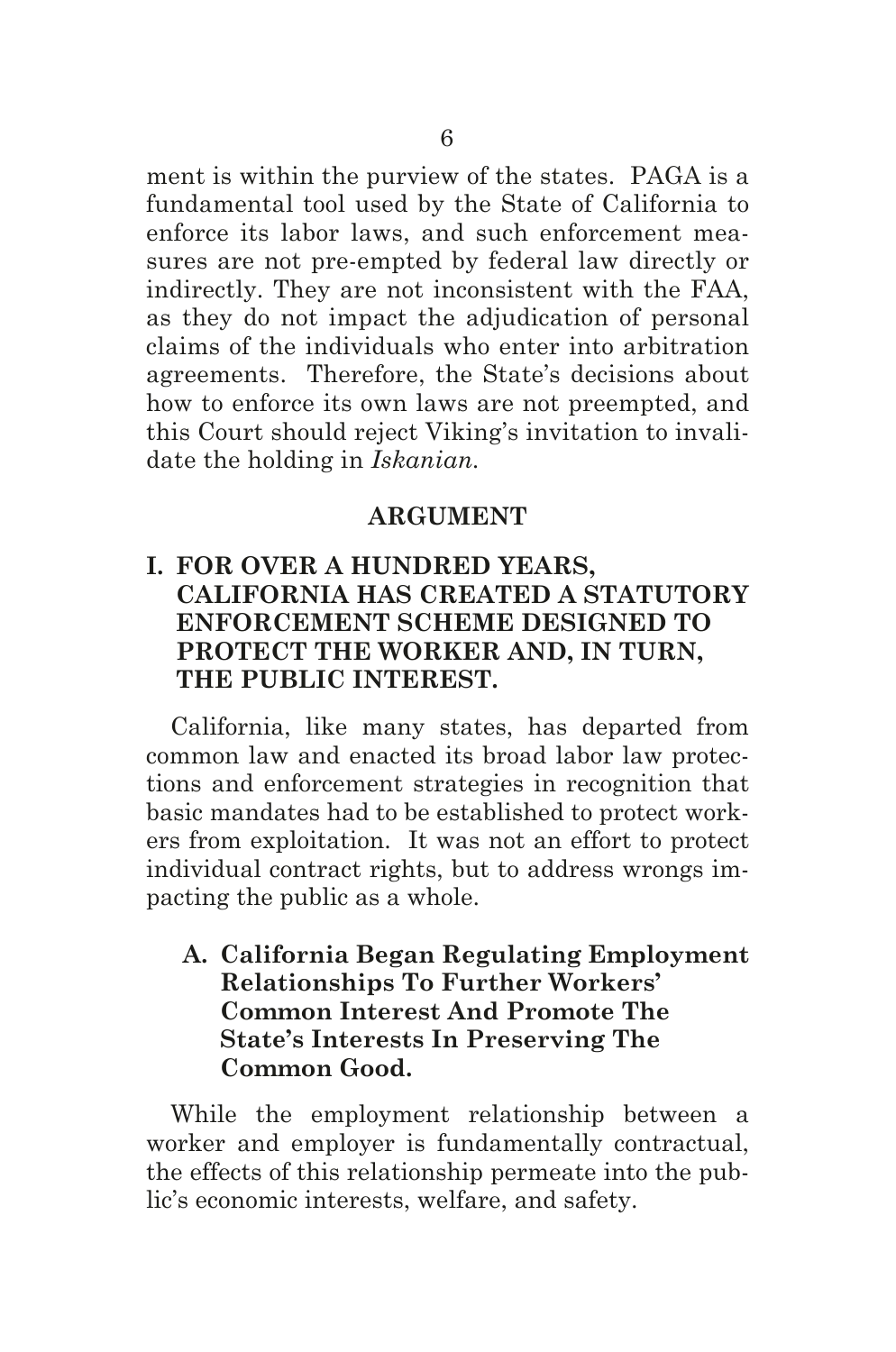In the 19th and early 20th Century, children as young as fve worked alongside their parents and suffered injuries from industrial accidents and poisoning.11 Most working women lived in "subnormal living" conditions which had the "most disastrous effect" on their health and morals.12 California employers paid wages at a time and manner of their choosing,<sup>13</sup> and employees cheated of wages had limited recourse through the courts.14 The employers' failure to pay wages caused "unrest, dissatisfaction, and hardship" on the workers who had to travel long distances to obtain their wages months after discharge.<sup>15</sup> This delay and loss of wages resulted—and still results today—in the "deprivation of the necessities of life, suffering inability to meet just obligations to others, and, in many cases may make the wage-earner a charge upon the public."16

7

California's "public conscience . . . . awakened to the fact that the public safety and welfare" demanded laws providing for "a reasonable wage . . . to exempt from execution a part of his earnings,[and] to give him sanitary and otherwise safe surroundings."17 As a result, the California Legislature began regulating employ-

<sup>11</sup> Dina Mishra, *Child Labor as Involuntary Servitude: The Failure of Congress to Legislate Against Child Labor Pursuant to the Thirteenth Amendment in the Early Twentieth Century*, 63 Rutgers L. Rev. 59, 61 (2010).

<sup>12</sup> *Martinez v. Combs*, 109 Cal. Rptr. 3d 514, 527 (Cal. 2010).

<sup>13</sup> *Smith v. Superior Court*, 45 Cal. Rptr. 3d 394, 401-402 (Cal. 2006).

<sup>14</sup> *See, e.g.*, *Duncan v. Hawn*, 37 P. 626 (Cal. 1894).

<sup>15</sup> *Smith*, 45 Cal. Rptr. 3d at 401-402.

<sup>16</sup> *Moore v. Indian Spring Channel Gold Mining Co.*, 174 P. 378, 381 (Cal. Ct. App. 1918).

<sup>17</sup> *Id.*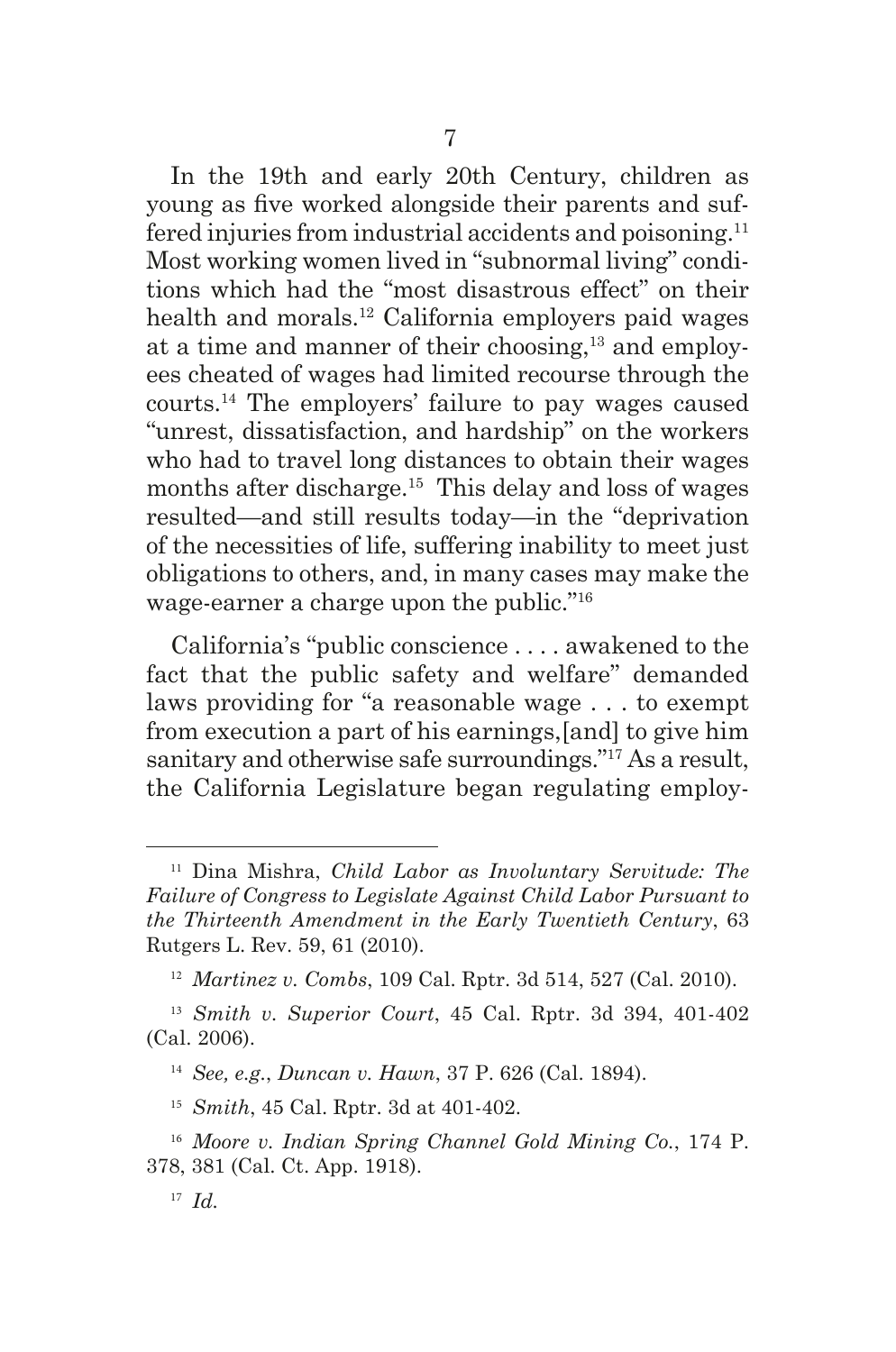ment relationships with laws addressing the payment of wages and worker safety and health. In 1905, for example, California prohibited the employment of illiterate minors and minors under a certain age because "[p]rotecting minors from injury by overwork and . . . facilitating their attendance at schools" promoted the general welfare.<sup>18</sup> In 1911, it limited women's labor to eight hours a day.19

To better protect worker welfare and the public interest, in 1913, California established the Industrial Wage Commission ("IWC").20 The IWC was tasked with investigating various industries and setting minimum wages<sup>21</sup> "adequate to supply  $\ldots$  the necessary cost of proper living and to maintain [worker] health and welfare," maximum work hours, and conditions of labor in various industries by way of wage orders. $22$ California voters then approved an amendment in 1914 to the California Constitution affrming the Legislature's actions.23

Subsequently, California prohibited the payment of wages in checks or orders not redeemable on demand in cash; $^{24}$  mandated the prompt payment of

 $21$  No state law provided for a minimum wage before 1912. *Martinez*, 109 Cal. Rptr. 3d at 526.

<sup>22</sup> *Martinez*, 109 Cal. Rptr. 3d at 528 (citations and quotations omitted).

 $23$  Former article XX, section 17 1/2, of the California Constitution provided: "The legislature may . . . provide for the comfort, health, safety and general welfare of any and all employees." *Martinez*, 109 Cal. Rptr. 3d at 527, n. 20.

<sup>24</sup> *See In re Petition of Ballestra*, 161 P. 120 (Cal. 1916); Cal.

<sup>18</sup> *See In re. Spencer*, 86 P. 896, 897 (Cal. 1906).

<sup>19</sup> *See In re Application of Miller*, 162 Cal. 697 (Cal. 1912).

<sup>20</sup> *Martinez*, 109 Cal. Rptr. 3d at 526.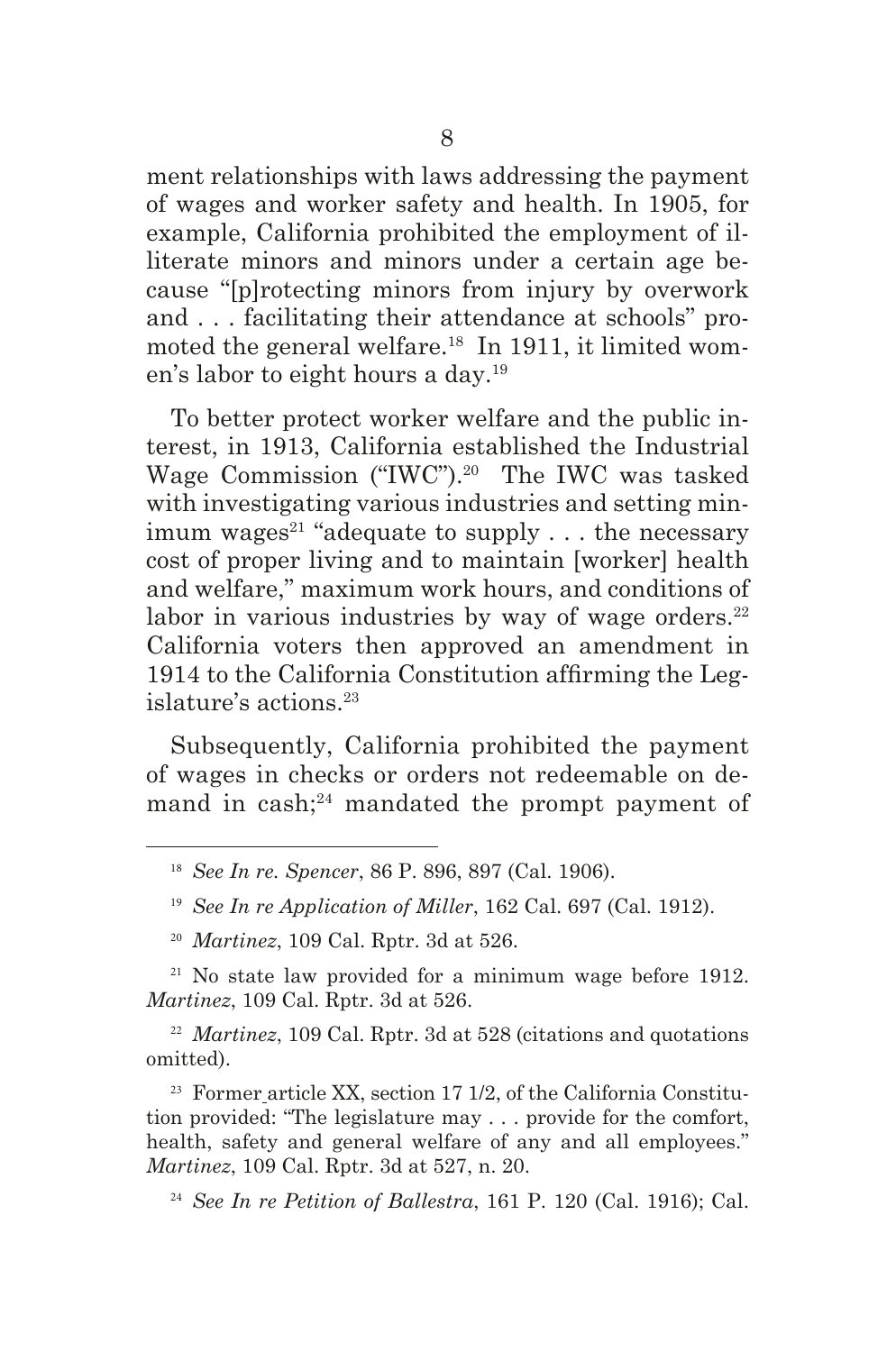wages at termination;<sup>25</sup> and required semi-monthly payment of wages.26 In 1916, women and children in the canning industry became the frst employees in California to receive a legally established minimum wage.27 California had by then joined other states in passing minimum wage protections.28 "The widespread adoption of similar statutes by so many states evidences a general conviction that minimum wage requirements are defnitely in the interest of the general public welfare."29 This Court observed that "[t]he adoption of similar [minimum wage] requirements by many States evidences a deep seated conviction both as to the presence of the evil and as to the means adapted to check it."30

Employers then, as now, complained. However, this Court recognized the police power of states to regulate the employment conditions of its citizens, upholding Washington's minimum wage law for women and stating that "the courts have recognized a wide latitude for the legislature to determine the necessity for protecting the peace, health, safety, morals and general welfare of the people."31 This Court further recognized that states may use their police power to protect their economic interests which affect the public as a whole:

Lab. Code § 212.

<sup>25</sup> *See Moore*, 174 P. 378; Cal. Lab. Code §§ 201, 202.

<sup>26</sup> *See In re Application of Moffett,* 64 P.2d 1190 (Cal. Ct. App. 1937); and Cal. Lab. Code § 204.

<sup>27</sup> *Martinez*, 109 Cal. Rptr. 3d at 530.

<sup>28</sup> *Id*. at 526.

<sup>29</sup> *Shalz v. Union Sch. Dist.*, 137 P.2d 762, 767 (Cal. Ct. App. 1943).

<sup>30</sup> *W. Coast Hotel Co. v. Parrish*, 300 U.S. 379, 399 (1937).

<sup>31</sup> *Id.* at 386.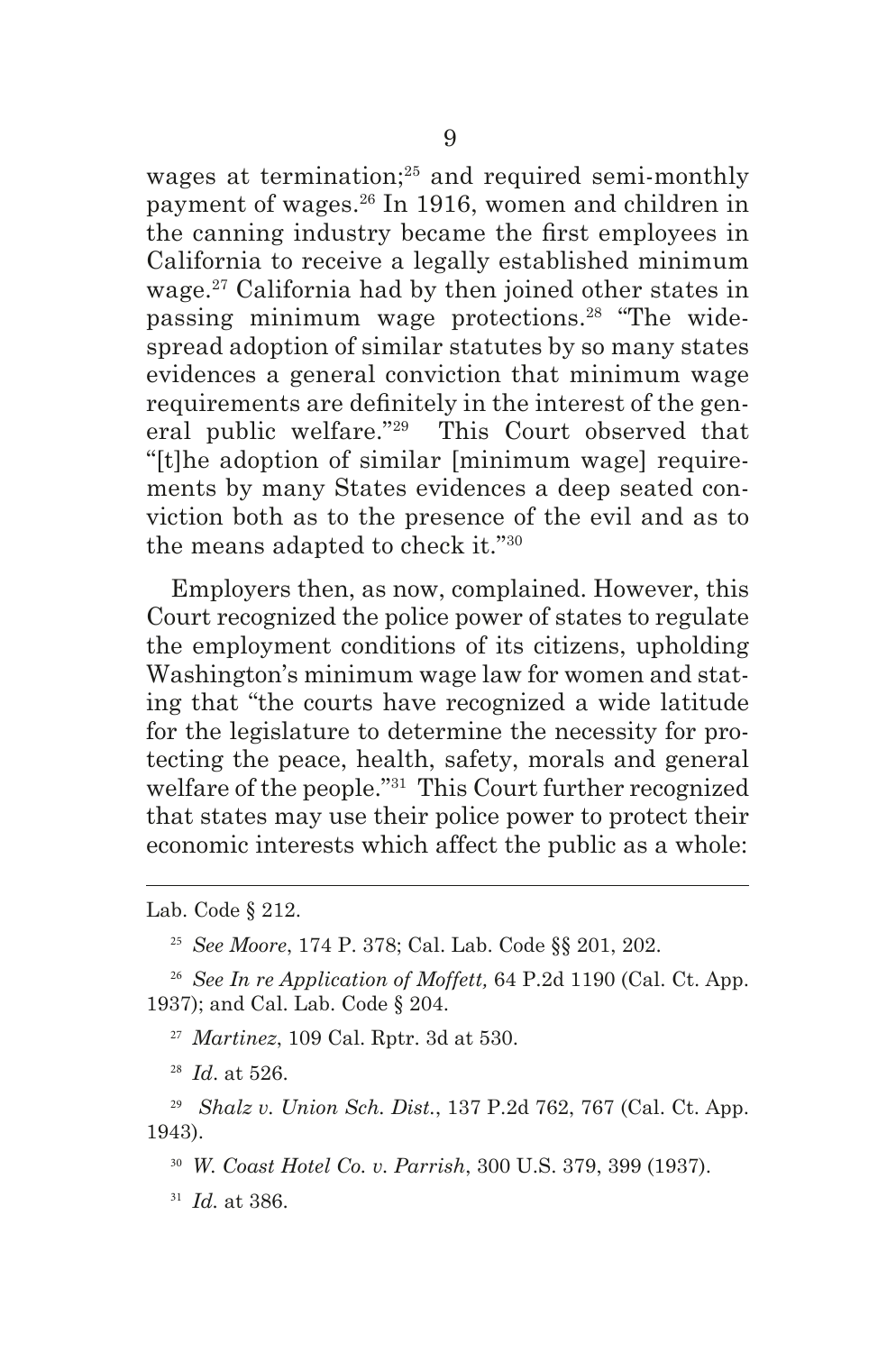Where, in the earlier days, it was thought that only the concerns of individuals or of classes were involved, and that those of the state itself were touched only remotely, it has later been found that the fundamental interests of the state are directly affected; and the question is no longer merely that of one party to a contact against another, *but of the use of reasonable means to safeguard the economic structure upon which the good of all depends*. 32

California workers were eventually given the right to recover their own wages, statutory penalties, and liquidated damages through an administrative hear $ing<sup>33</sup>$  or a civil action.<sup>34</sup> Employees may also recover liquidated damages and statutory penalties, in addition to their actual wages lost.<sup>35</sup> These statutory damages and penalties recognize that merely requiring that an employer pay the wages owed and comply with the laws in the future does not compensate the individual worker for the lost use of their wages or restore the benefts of labor protections.

These California protections still exist today,<sup>36</sup> and have been extended to all workers, and augmented by

<sup>36</sup> California's wage and hour claims are governed today by the Labor Code and 18 wage orders adopted by the Industrial

<sup>32</sup> *Home Bldg. & Loan Ass'n v. Blaisdell,* 290 U.S. 398, 442 (1934) (emphasis added).

<sup>33</sup> Cal. Lab. Code § 98.

<sup>34</sup> Cal. Lab. Code §§ 218, 218.5, 226(e) and (f), and 1194.

<sup>&</sup>lt;sup>35</sup> Individual workers may recover waiting time penalties and late payment penalties (Cal. Lab. Code §§ 203, 210); damages for wage statement violations (Cal. Lab. Code § 226 (e)); additional compensation for meal and rest period violations (Cal. Lab. Code § 226.7), and liquidated damages for unpaid minimum wages (Cal. Lab. Code § 1194.2).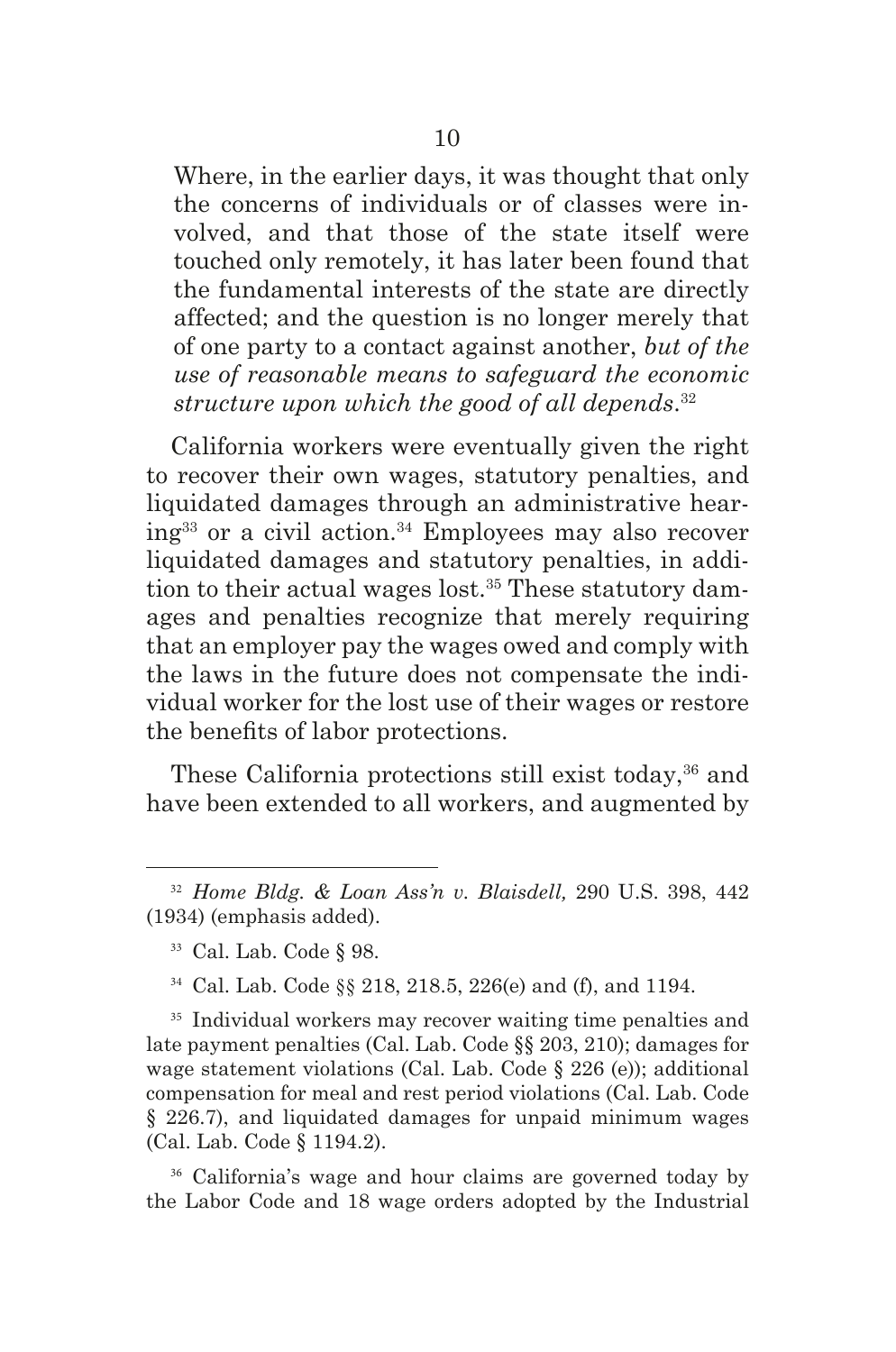additional protections including requiring printed wage statements,<sup>37</sup> codifying daily overtime;<sup>38</sup> and mandating meal and rest periods.39 But recognizing that these laws aim at promoting the well-being of workers as a whole, and individual enforcement is not enough, California went further.

## **B. California Has Incentivized Compliance With Minimum Employment Protections Through State Enforcement and Civil Penalties.**

California's labor law enforcement strategy does not solely rely on the personal enforcement of individual labor protections. Instead, it is a multipronged approach that recognizes: 1) the overarching right of the State to enforce its laws through an administrative citation, criminal prosecution, or civil action; and 2) the right of the employee to independently pursue their personal claims through administrative complaints, small claims, or civil actions. PAGA is a state enforcement action that is consistent with the frst prong of California's historical approach to labor law enforcement.

<sup>38</sup> *See* Cal. Lab. Code § 510(g) as amended. "Therefore, the Legislature affrms the importance of the eight-hour workday, declares that it should be protected, and reaffrms the state's unwavering commitment to upholding the eight-hour workday as a fundamental protection for working people." Cal. Code Regs. § 1170 (1999); AB 60, Cal. stats 1999 ch. 134 § 4.

<sup>39</sup> Cal. Lab. Code § 226.7.

Wage Commission. *Kilby v. CVS Pharm., Inc.*, 201 Cal. Rptr. 3d 1, 7 (Cal. 2016). In 1937, California established the Labor Code, repealing and readopting prior acts related to wage and hour issues. *See, e.g.,* S*mith,* 45 Cal. Rptr. 3d at 400-01, n. 4.

<sup>37</sup> Cal. Lab. Code § 226.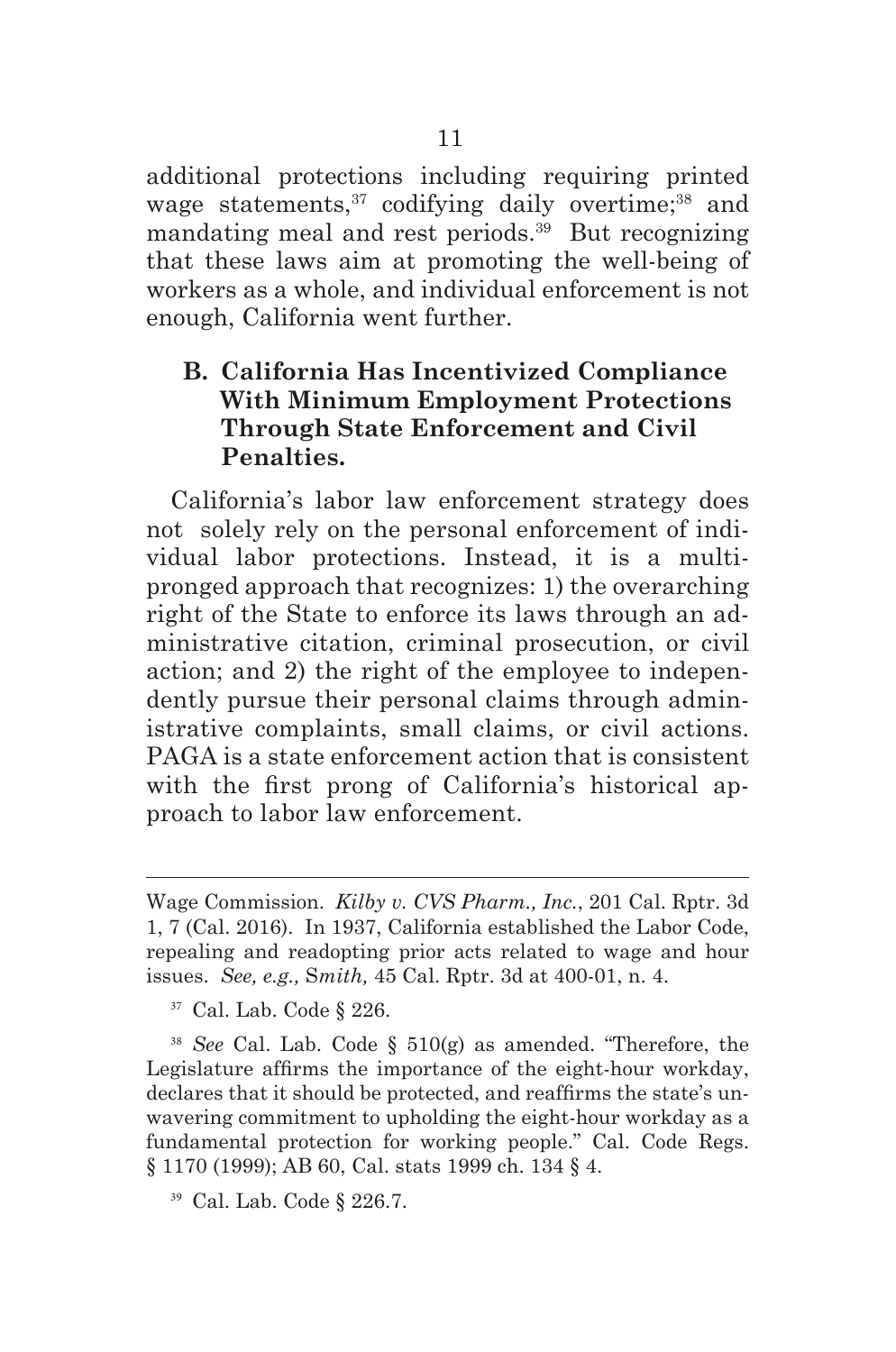### **1. California Established Civil Penalties Enforceable Only by the State.**

Beginning in the 1930s, California began imposing civil penalties on employers failing to comply with employment laws.<sup>40</sup> These penalties are recoverable only by the State. $41$  They are "not a punishment" [however,] . . . in the sense ordinarily applicable to the term, but *rather the recovery of the penalty as a fxed sum by way of indemnity to the public* by reason of the violation of the statute and to charge [the offender] with a pecuniary liability."42 These penalties are paid to the State and compensate the public for the harm caused to it by the employer's failure to follow the Labor Code. The State bears the costs of workers, highly dependent upon their wages for their subsistence and that of their family, who face poverty, homelessness, and become a public charge when deprived of the wages they earned. Most of these penalties are assessed per employee, per violation in recognition of the workforce wide enforcement approach engrained in the Labor Code.<sup>43</sup>

Contemporaneously, acknowledging that the violation of these laws is not a purely a civil matter, California imposed Criminal sanctions that may be enforced locally or by the State.<sup>44</sup> Criminal liability has been reinforced and prioritized in recent legisla-

- <sup>43</sup> *See, e.g.*, Cal. Lab. Code §§ 226.3, 558, 1021, 1197.1.
- <sup>44</sup> *See, e.g.* Cal. Lab. Code § 215, 216, 218, 1199.

<sup>40</sup> *See, e.g.*, Cal. Lab. Code §§ 210, 226.3, 558, 1021, 1197.1, 1308, 1403, and 6319.

<sup>41</sup> *Id.*

<sup>42</sup> *Shalz*, 137 P.2d at 766 (emphasis added).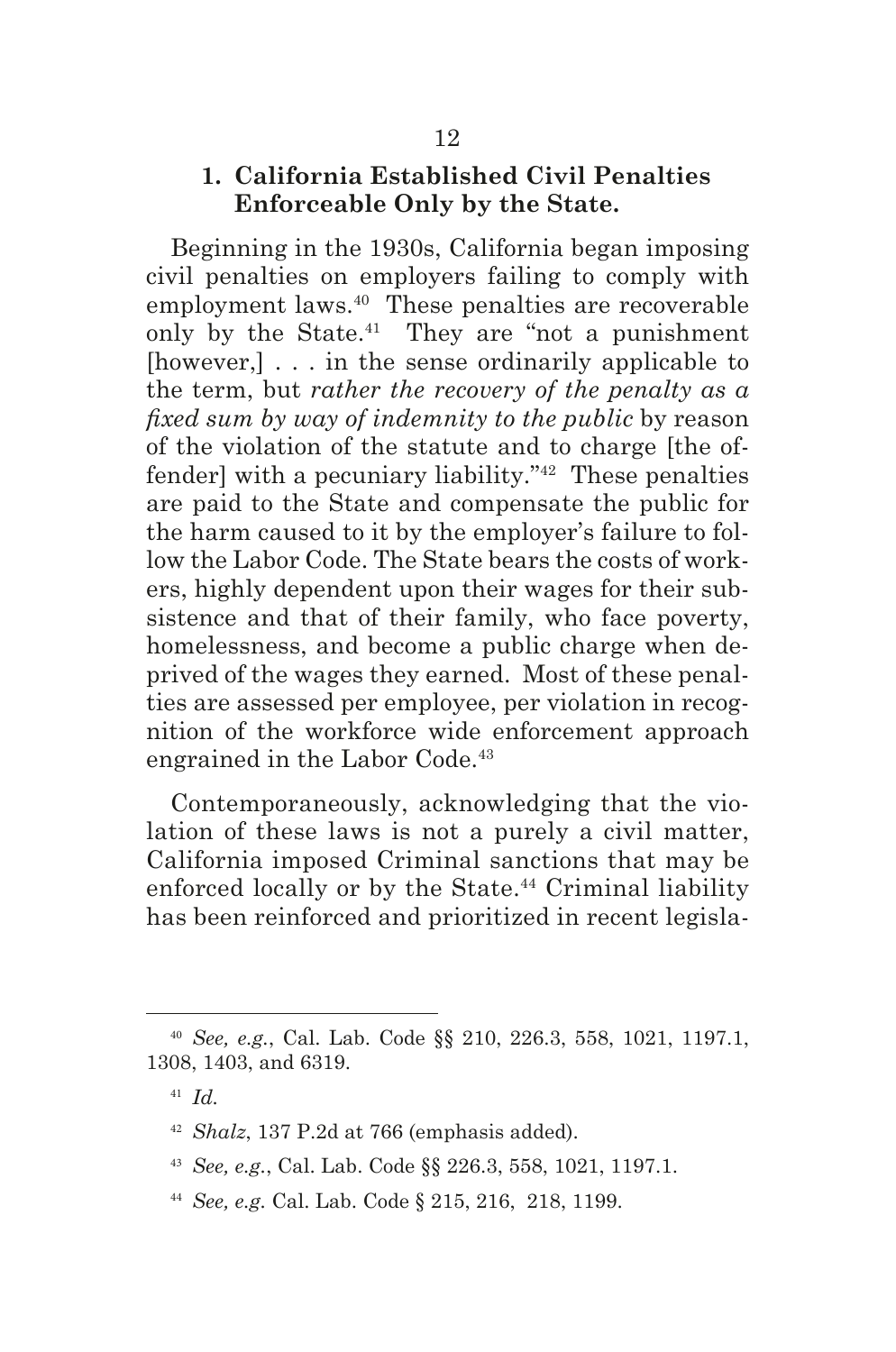tion by making intentional wage theft by employers a form of grand larceny and a felony.45

### **2. California Established A Labor Law Enforcement Division.**

Since 1939, California has made clear that "[o]ne of the functions of the Department of Industrial Relations is to foster, promote, and develop the welfare of the wage earners of California, to improve their working conditions, and to advance their opportunities for proftable employment."46 In 1986, California established the Division of Labor Standards Enforcement (DLSE) reiterating the State's policy "to vigorously enforce minimum labor standards in order to ensure employees are not required or permitted to work under substandard unlawful conditions or for employers that have not secured the payment of compensation, and to protect employers who comply with the law from those who attempt to gain a competitive advantage at the expense of their workers by failing to comply with minimum labor standards."47 It wasn't enough.

## **II. WIDESPREAD VIOLATIONS OF CALI-FORNIA'S LABOR LAWS AND THE LACK OF STATEWIDE RESOURCES PROMPTED CALIFORNIA TO ENACT PAGA.**

California frst considered the PAGA legislation on the heels of the broad recognition of continued and widespread violations of labor protections by businesses characterized as the "underground

<sup>45</sup> Cal. Pen. Code § 487m.

<sup>46</sup> Cal. Lab. Code § 50.5, (Added Stats 1939 ch. 276 § 1).

<sup>47</sup> Cal. Lab. Code § 90.5(a); *see also*, Cal. Lab. Code § 98.3.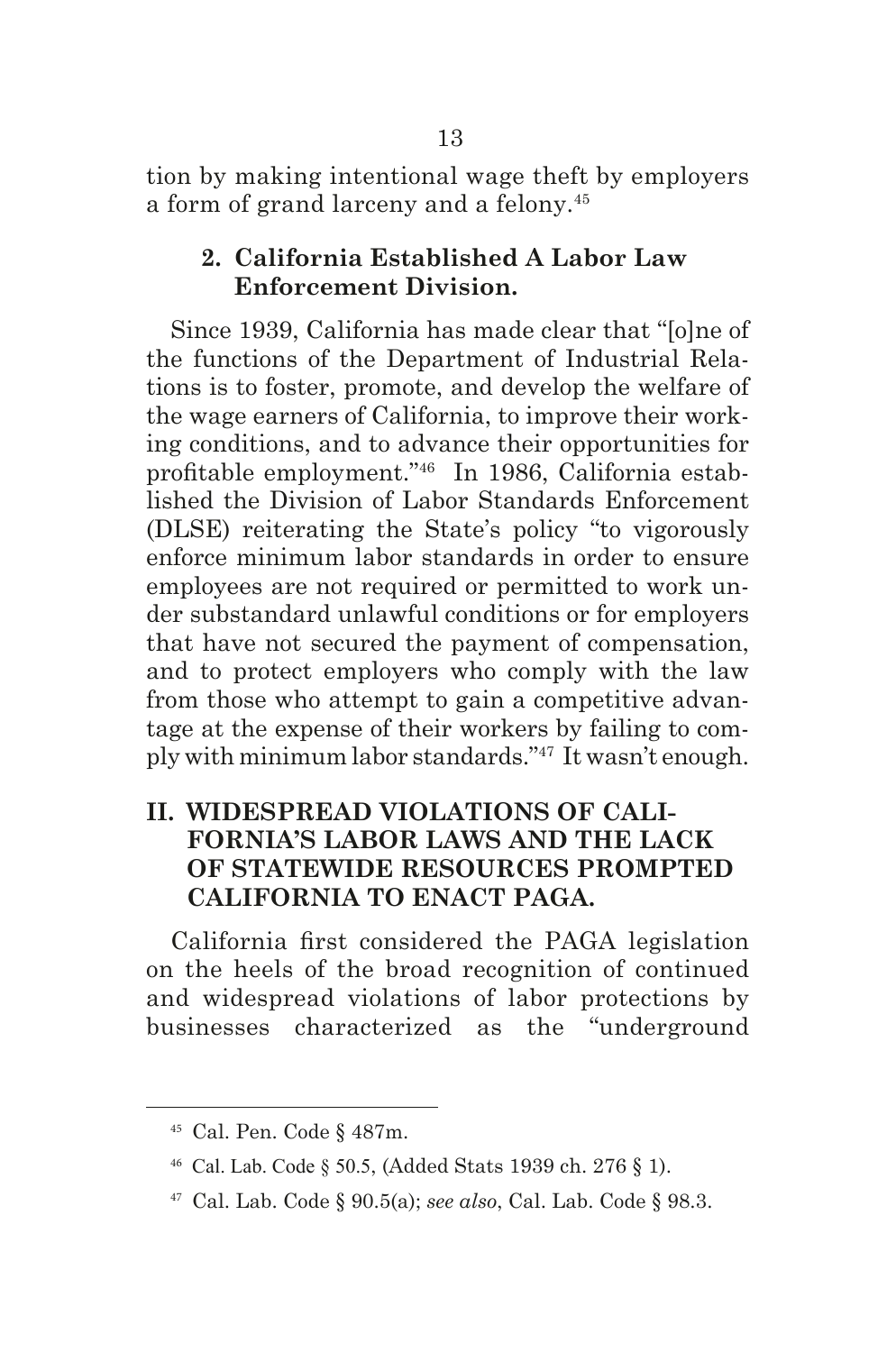economy."48 The State recognized this was not a problem of individual worker exploitation but a pattern of workforce and industry-wide practices that impacted workers, communities, law-abiding employers, state revenues and the common good.49 This reality is in stark contrast to the picture painted by Viking and supporting amici.

According to the U.S. Department of Labor, minimum wage violations in California occur approximately  $372,000$  times each week.<sup>50</sup> This single type of violation robs employees of almost \$2 billion per year, while the cost is an estimated \$15 billion per year across the country.51 This number is higher than the estimated total yearly value of all robberies, burglar-

<sup>50</sup> Eli Wolfe, W*e're Being Robbed': Wage Theft in California Often Goes Unpunished by State*, KQED (Oct. 16, 2019), available at https://www.kqed.org/news/11780059/were-being-robbedcalifornia-employers-who-cheat-workers-often-not-heldaccountable-by-state (last visited Feb. 13, 2022).

<sup>51</sup> David Cooper & Teresa Kroeger, *Employers Steal Billions from Workers' Paychecks Each Year*, Economic Policy Institute (May 10, 2017), available at https://www.epi.org/publication/ employers-steal-billions-from-workers-paychecks-each-year/, at p. 10 (last visited Feb. 22, 2022).

<sup>48</sup> *See* Daniel Flaming & Pascale Joasart, *Workers Without Rights The Informal Economy in Los Angeles*, Economic Roundtable Briefng Paper (2002) https://economicrt.org/wp-content/ uploads/2002/05/Workers\_Without\_Rights\_2002.pdf (last visited Feb. 22, 2022).

<sup>49</sup> *See* Daniel Flaming, et al., *Hopeful Workers, Marginal Jobs: LA's Off-The-Books Labor Force, Broken Laws, Unprotected Workers: Violations of Employment and Labor Laws in American Cities*, The Economic Roundtable (2005) https://economicrt.org/ wp-content/uploads/2005/12/Hopeful\_Workers\_Marginal\_ Jobs\_2005.pdf (last visited Feb. 22, 2022); Annette Bernhardt & Ruth Milkman, *Unprotected Workers: Violations of Employment and Labor Laws in American Cities* (Sept. 21, 2009).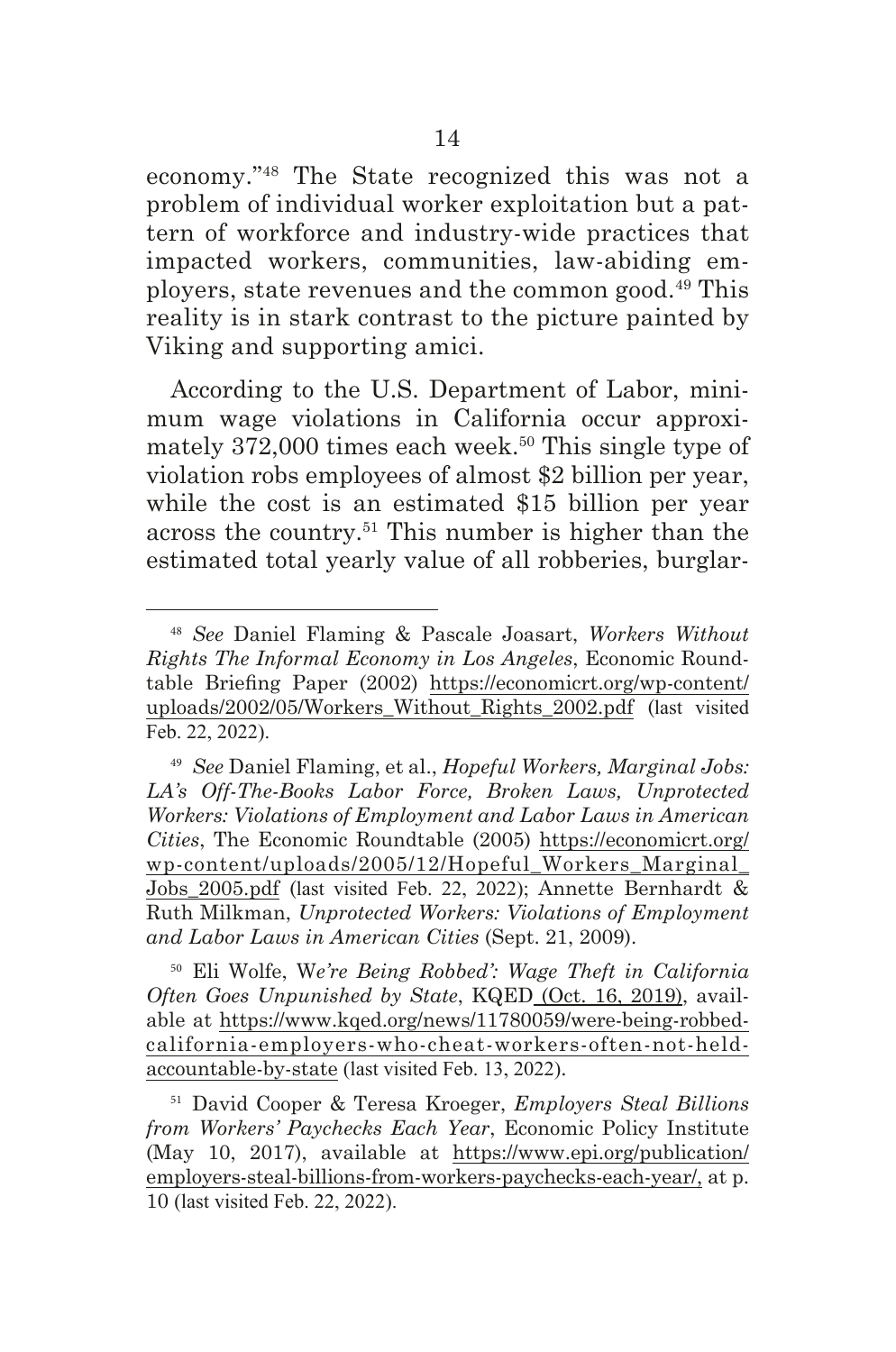ies, larceny, and motor vehicle theft in the United States.52 However, while those criminal violations are enforced by various law enforcement agencies, The Division of Labor Standards Enforcement was able to conduct only 792 inspections in 2017 and 751 in 2018.<sup>53</sup> That fgure went down in 2019 to 691 inspections and in 2020 to 118 inspections.<sup>54</sup> Imagine how different our communities would be if, statewide, the police only investigated 118 instances of robberies, burglaries, larceny and motor vehicle theft.

Wage theft is concentrated in the low-wage worker sector, with the highest rates of citations by the California Labor Commissioner in the agriculture, restaurant, construction, retail, and warehouse sectors, totaling more than \$77.4 million in stolen wages in a single fiscal year.<sup>55</sup> Reports show that more than a quarter of workers experience minimum wage violations and regularly work "off the clock" without pay.56

<sup>52</sup> Cooper, at p. 28.

<sup>53</sup> *See* Victoria Hassid, *Labor Enforcement Task Force Report to the Legislature*, at p. 5 (Mar. 2019), https://www.dir.ca.gov/letf/ LETF-Legislative-Report-2019.pdf (last visited Mar. 3, 2022).

<sup>54</sup> *Labor Enforcement Task Force Report to the Legislature*, at p. 5.

<sup>55</sup> Nadia Lopez, *Wage Theft Is a Serious Issue in California. Here's who it impacts most, how to get help*, Fresno Bee (Feb. 10, 2022), available at https://www.mercedsunstar.com/news/ california/article258132413.html (last visited Feb. 13, 2022).

<sup>56</sup> *See generally*, Annette Bernhardt, et al., *Broken Laws, Unprotected Workers: Violations of Employment and Labor Laws in America's Cities*, at p. 20. *See also*, Ruth Milkman, et al., *Wage Theft and Workplace Violations in Los Angeles: The Failure of Employment and Labor Law for Low-Wage Workers*, UCLA Labor Center (2010) https://www.labor.ucla.edu/wp-content/ uploads/2018/06/LAwagetheft.pdf (last visited Feb. 13 2022).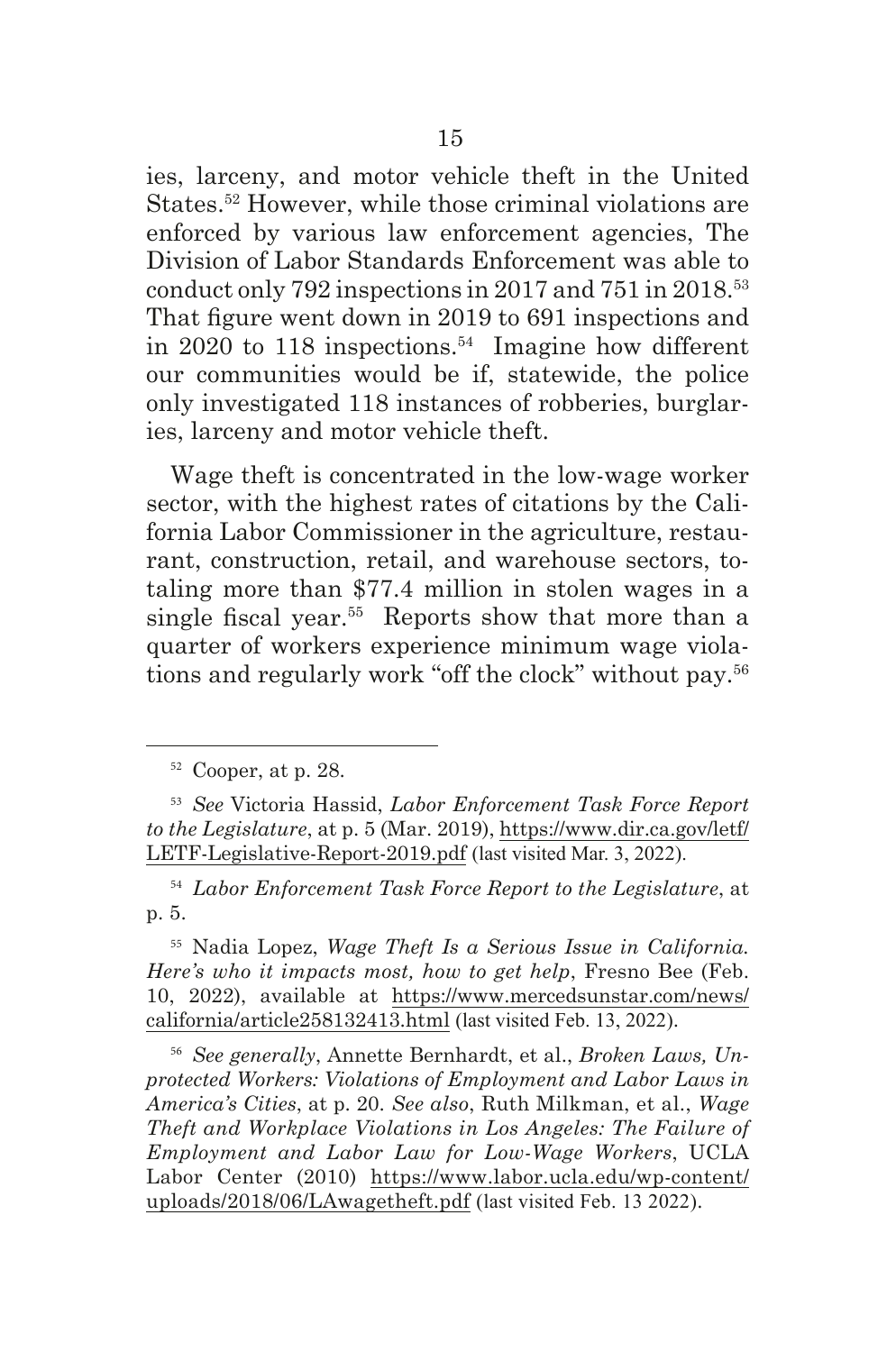In 2017 and 2018, the California Labor Enforcement Task Force, charged with combating the underground economy,57 found that an average 93% of businesses inspected each month were found to be out of compliance by at least one agency.<sup>58</sup> In 2017 and 2018, DLSE cited 52% of businesses inspected while in 2019 and 2020, the citation rate remained almost the same at 53%.59 While California has tackled this persistent problem in various ways, including through the measures listed in Section I above, violations of minimum wage, overtime, meal and rest periods, and other basic worker protections persist. The State may never have the resources necessary to address the problem solely through direct State enforcement activity.

As such, California enacted PAGA "to achieve maximum compliance with state labor laws" and "to ensure an effective disincentive for employers to engage in unlawful and anticompetitive business practices."60

As the California Supreme Court noted:

Evidence gathered by the Assembly Committee on Labor and Employment indicated that the Department of Industrial Relations (DIR) "was failing to effectively enforce labor law violations. Estimates of the size of California's 'underground economy' businesses operating outside the state's tax and li-

<sup>60</sup> Cal. Stats. 2003, ch. 906, § 1.

<sup>57</sup> *See generally Labor Enforcement Task Force Report to the Legislature.* 

<sup>58</sup> *Labor Enforcement Task Force Report to the Legislature*, at p. 5.

<sup>59</sup> *Labor Enforcement Task Force Report to the Legislature*, at p. 5.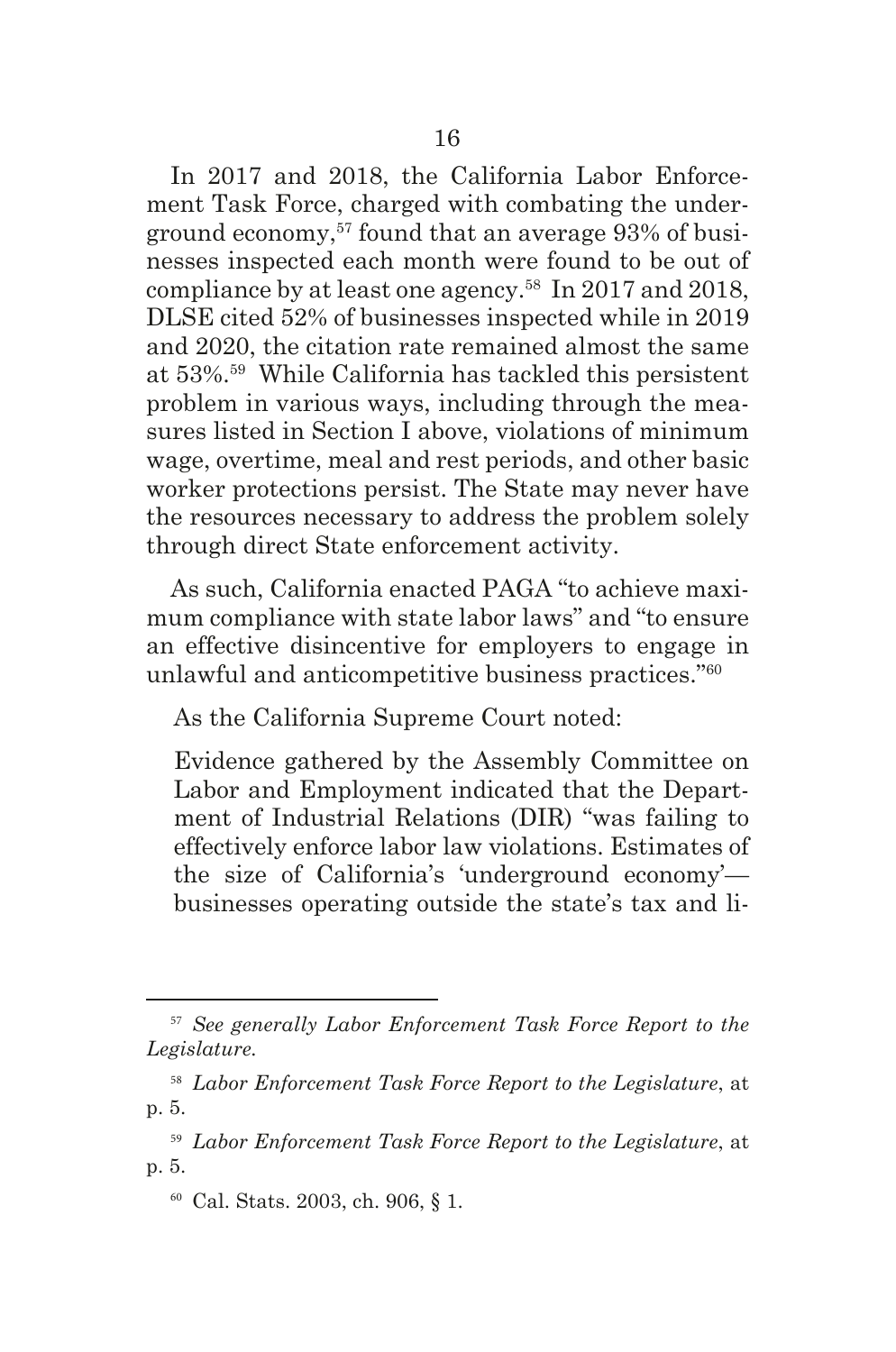censing requirements—ranged from 60 to 140 billion dollars a year, representing a tax loss to the state of three to six billion dollars annually. Further, a U.S. Department of Labor study of the garment industry in Los Angeles, which employs over 100,000 workers, estimated the existence of over 33,000 serious and ongoing wage violations by the city's garment industry employers, but that DIR was issuing fewer than 100 wage citations per year for all industries throughout the state. Moreover, evidence demonstrates that the resources dedicated to labor law enforcement have not kept pace with the growth of the economy in California." (Assem. Com. on Labor and Employment, Analysis of Sen. Bill No. 796 (Reg. Sess. 2003–2004) as amended July 2, 2003, p. 3. $^6$ <sup>61</sup>

In short, PAGA was passed to address the rampant widespread violations that the State is unable to pursue on its own.

## **III. THE CIVIL PENALTIES RECOVERABLE UNDER PAGA ARE THE STATE'S AND NOT SUBJECT TO CONTRACTUAL WAIVER BY INDIVIDUAL EMPLOYEES.**

Facing a crisis in the underground economy and decreasing state resources for enforcing these protections, California through PAGA designed a system to deputize employees who suffered violations of their labor rights to promote enforcement of its laws. PAGA is a prophylactic law meant to protect the public's economic interests and welfare interest. PAGA achieves this goal in four ways. First, it increases enforcement of civil penalties for violations of labor laws dating back to the 1930s. Second, it creates new civil penal-

<sup>61</sup> *Iskanian*, 173 Cal. Rptr. 3d at 309.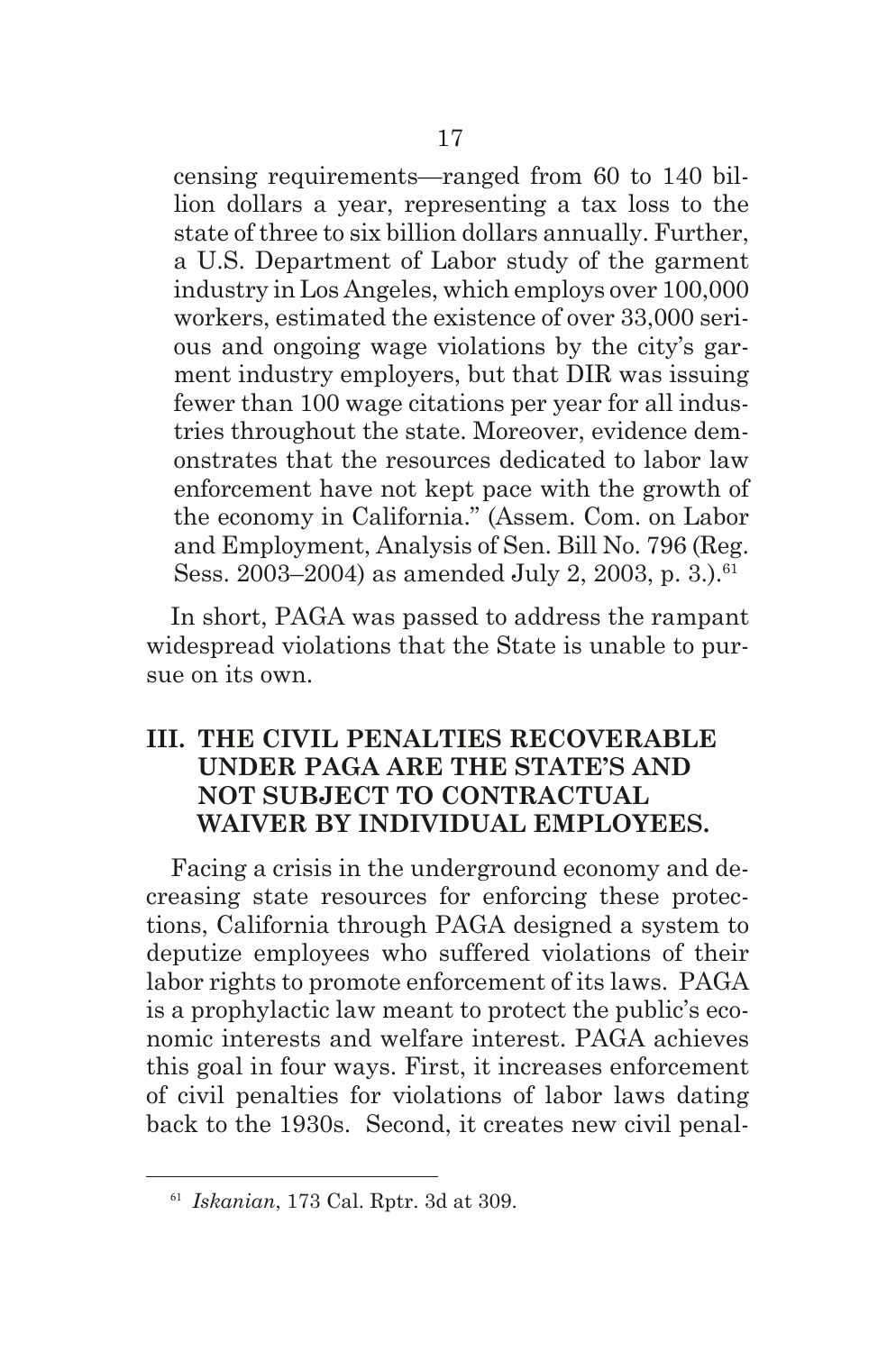ties for violations of certain Labor Code provisions that previously had no civil penalty that could be assessed.<sup>62</sup> Third, it reimburses workers and their counsel who, as an extension of the State, take on the burden and risks of enforcing labor law. Fourth, it increases revenues for the agency charged with enforcing the labor protections by remitting 75% of the penalties to the State. All while the State retains its primary right to enforce California law.

## **A. PAGA Expands the State's Enforcement Reach By Allowing Individual Aggrieved Employees to Enforce Civil Penalties for the State.**

PAGA allows an aggrieved employee to bring a civil action to enforce and recover civil penalties for California Labor Code violations.63 As explained by California's Labor Workforce and Development Agency ("LWDA"):

PAGA benefts the public by augmenting the state's enforcement capabilities, encouraging compliance with the Labor Code provisions, and deterring noncompliance. This furthers the state's policy to protect workers from substandard and unlawful conditions and also to protect employers "who comply with the law from those who attempt to gain a competitive advantage at the expense of their workers by failing to comply with minimum labor standards."64

PAGA allocates 25% of the penalties, which would otherwise be paid to the State, to the plaintiff and oth-

 $62$  Cal. Lab. Code § 2699(f).

<sup>63</sup> *See* Cal. Lab. Code § 2699(a).

<sup>64</sup> *O'Connor v. Uber Techs., Inc.*, 201 F. Supp. 3d 1110, 1133 (N.D. Cal. 2016) (quoting the LWDA response).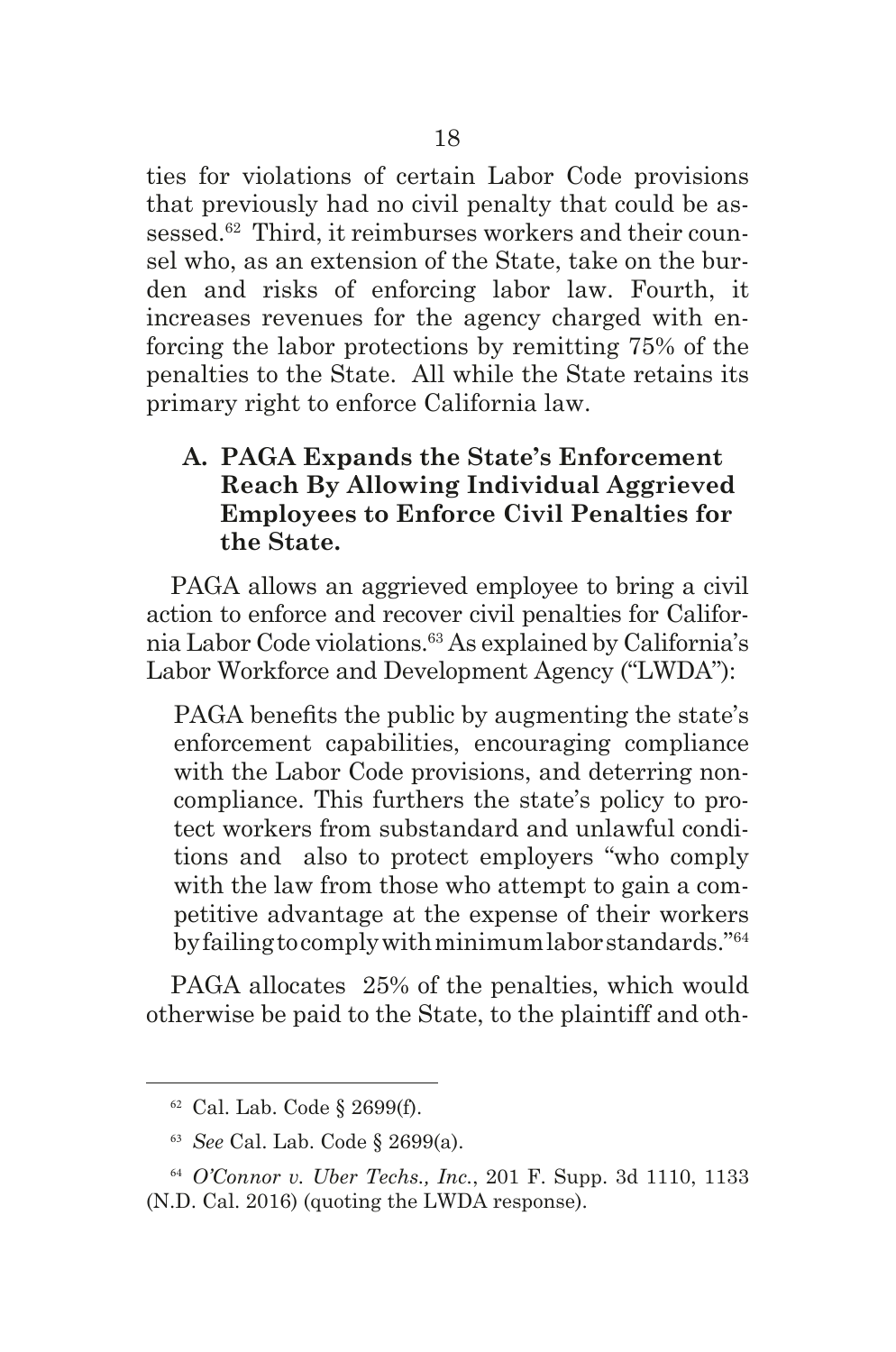er aggrieved employees. It also creates new penalties, enforceable only through PAGA.<sup>65</sup> Both the PAGA Plaintiff's right to recover compensation for enforcing these labor laws, and the State's right to recover funds through enforcement of these PAGA only penalties are stripped away under Viking's construction. As fully addressed in Respondent's brief, this is contrary to California's long-standing anti-waiver rule—which applies to all contracts, not just arbitration agreements. (Respondent's Brief on the Merits at pp. 38-42.)

## **B. PAGA Was Created To Protect The Public Interest, Not The Personal Interests of an Individual Employee. The State Retains Signifcant Control Over a PAGA Claim.**

PAGA's purpose is to promote the public interest.  $66$ Citing the legislative history, the California Supreme Court in *Arias*, made clear that aggrieved employees stand in the shoes of the state to recover civil penalties "with the understanding that labor law enforcement agencies [] retain primacy over private enforcement efforts."67 This primacy is built into the statute<sup>68</sup>, making clear that PAGA is an enforcement tool, not a private recovery mechanism subject to contractual waiver. In this respect, it is far closer to

<sup>65</sup> Cal. Lab. Code § 2699(f).

<sup>66</sup> *See Moniz v. Adecco USA, Inc.*, 287 Cal. Rptr. 3d 107 (72 Cal. App. 5th 56, 77) (Cal. Ct. Appt. 2021) ("Given PAGA's purpose to protect the public interest, we also agree with the [State of California] and federal district courts that have found it appropriate to review a PAGA settlement to ascertain whether a settlement is fair in view of PAGA's purpose's and policies.").

<sup>67</sup> *Arias,* 95 Cal. Rptr. 3d at 595.

<sup>68</sup> Cal. Stats. 2003, ch. 906 § 1.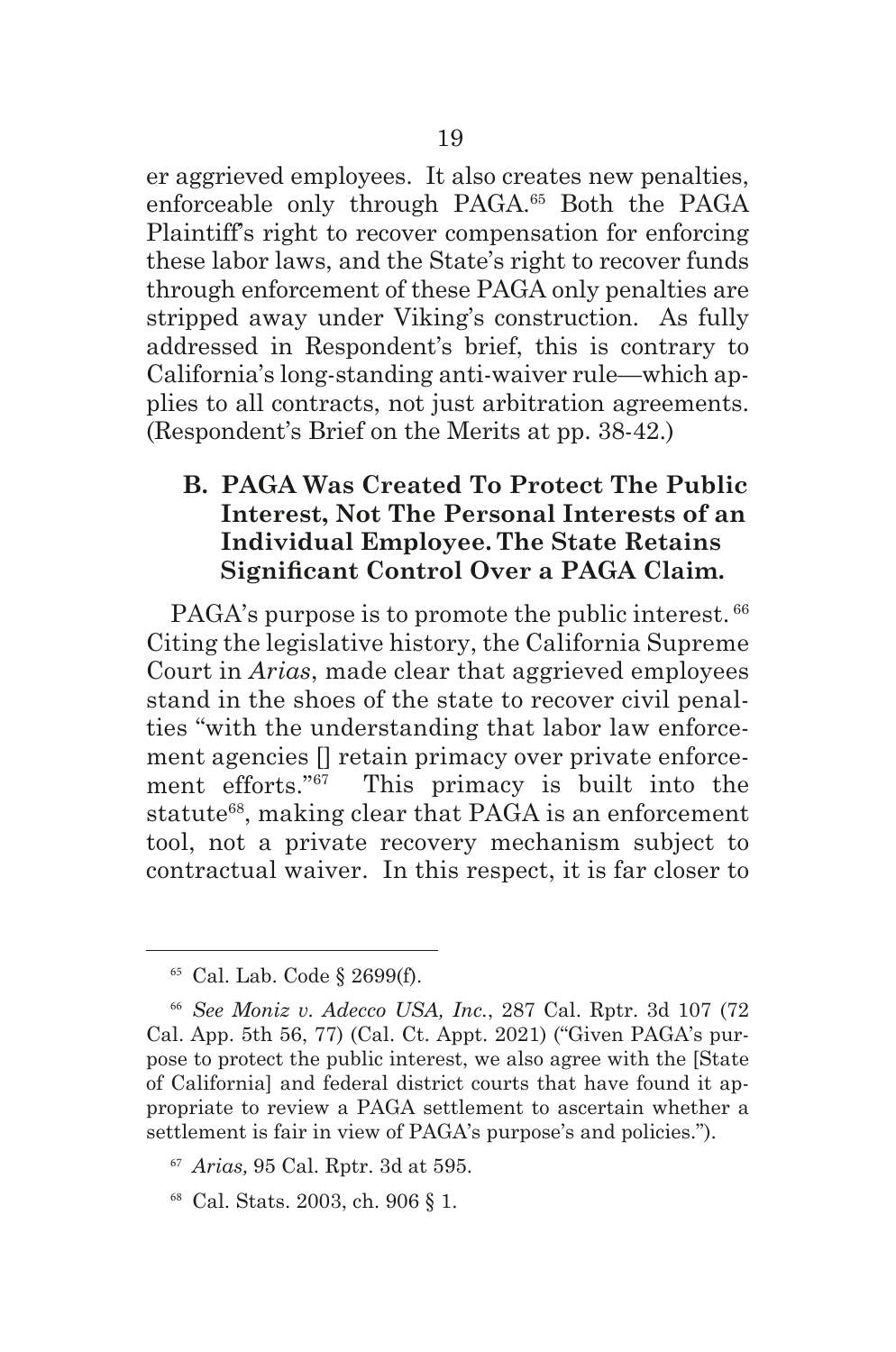a *qui tam* action than Viking and supporting amici would have this Court believe.

An aggrieved employee cannot fle a PAGA claim without frst informing the State and giving them an opportunity to investigate the claim by submitting online a written notice of the alleged violations, often referred to as the "PAGA Notice."69 This protects California's interests and gives it the frst opportunity to intervene and investigate the case. Simultaneously, the employee must send the notice by certifed mail to the employer.70 Critically, the State may notify the employer within 65 calendars days of the postmark date of the PAGA notice that it intends to investigate and has an additional 120 to 180 days to investigate.71 It is ONLY if the State does not investigate and issue a citation that an aggrieved employee may fle a PAGA claim.<sup>72</sup>

The State is given an another opportunity to step in once a complaint has been fled,73 and yet again when a tentative settlement has been reached.74 Finally, courts must approve the settlement<sup> $75$ </sup> by reviewing it to determine if it "is fair, reasonable, and adequate in view of PAGA's purposes to remediate present labor violations, deter future ones, and to maximize enforcement of state labor laws."76

- <sup>75</sup> Cal. Lab.Code § 2699(l)(2); § 2699.3(b)(4).
- <sup>76</sup> *Moniz*, 287 Cal. Rptr. 3d 107, (72 Cal. App. 5th at 77).

<sup>69</sup> Cal. Lab. Code § 2699.3(a)(1)(A); § 2699.3(c)(1)(A).

<sup>70</sup> Cal. Lab. Code § 2699.3(a)(1)(A); § 2699.3(c)(1)(A).

<sup>71</sup> *Id.*

<sup>72</sup> *Id.*

 $73$  Cal. Lab. Code  $\S$  2699(l)(1).

 $74$  Cal. Lab. Code § 2699(1)(1).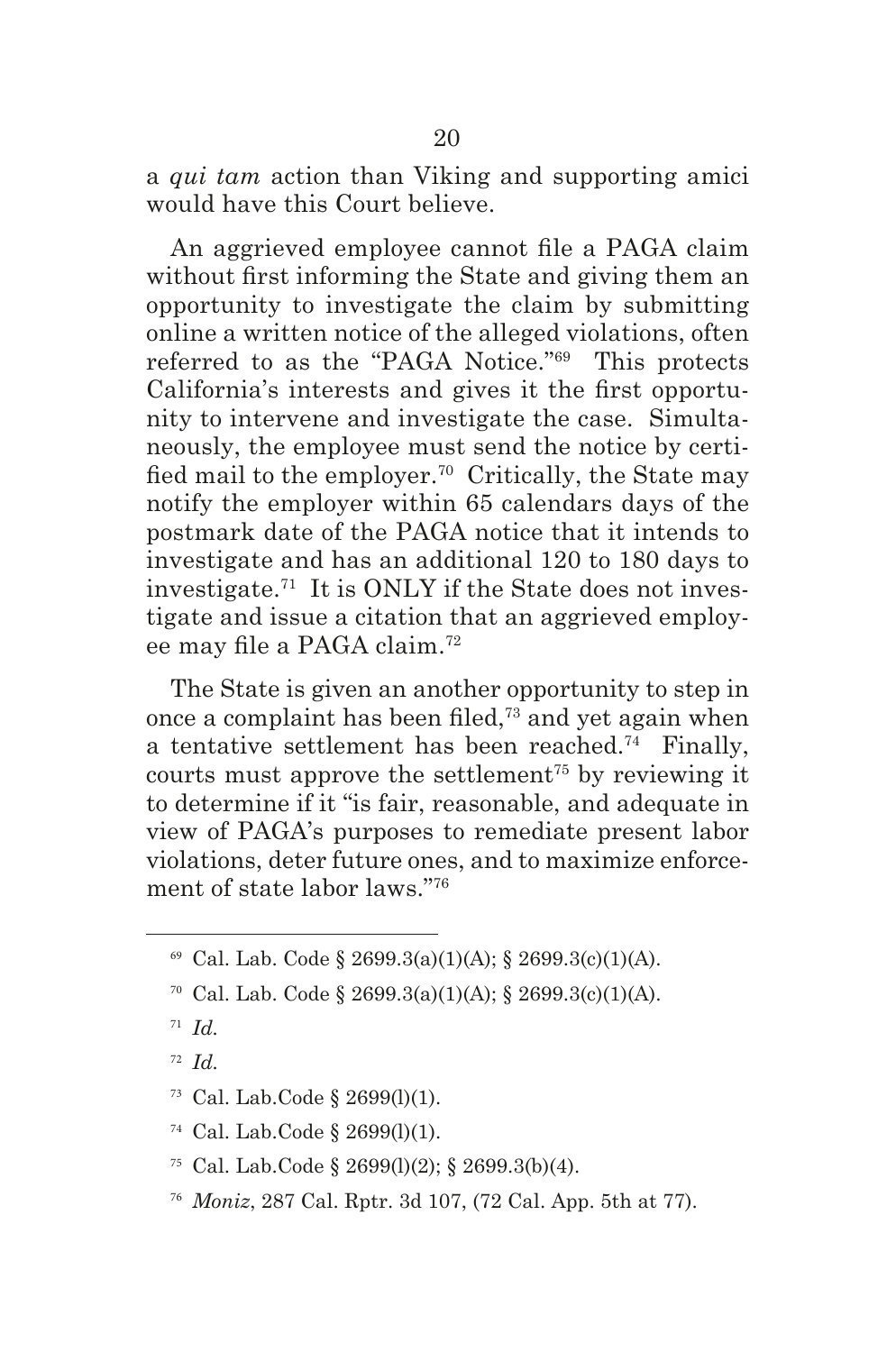California's interest in protecting employees' labor rights is paramount. It is the State whose interest is to prevent labor violations, deter future ones, and enforce labor laws. It is, after all, within its power to cite an employer or fnd that an employer has violated the labor laws of California. An employee does not have this power. Combining the procedural requirements of fling a PAGA action with court approval of a proposed PAGA settlement ensures that, while aggrieved employees may enforce these protections in the name of the State, they do not have the unchecked power they would have to resolve their private rights of action.

## **C. Employers Have The Right To Cure a Violation, Which If Done, Stops a PAGA Action.**

Unique to PAGA is the employers' right to cure certain violations alleged in the PAGA notice and avoid civil penalty liability. This focus on correcting the violation, demonstrates that PAGA is not a mechanism for recovery in an individual employee's claim.77 Once an employer cures the violation and gives written notice to the employee and the State, an employee may dispute the alleged cure(s) but it is the State who reviews the actions and decides whether the violations were cured.78 If cured, an aggrieved employee would be prohibited from fling a cause of action under PAGA.79

<sup>&</sup>lt;sup>77</sup> Cal. Lab. Code § 2699.3(c)(2)(A). The employer may cure a violation alleging a violation other than those listed in section 2699.5 or sections 6300-9104.

<sup>78</sup> An employee may challenge that decision by fling a civil action. Cal. Lab. Code § 2699.3(c)(3).

<sup>79</sup> Cal. Lab. Code § 2699.3(c)(3).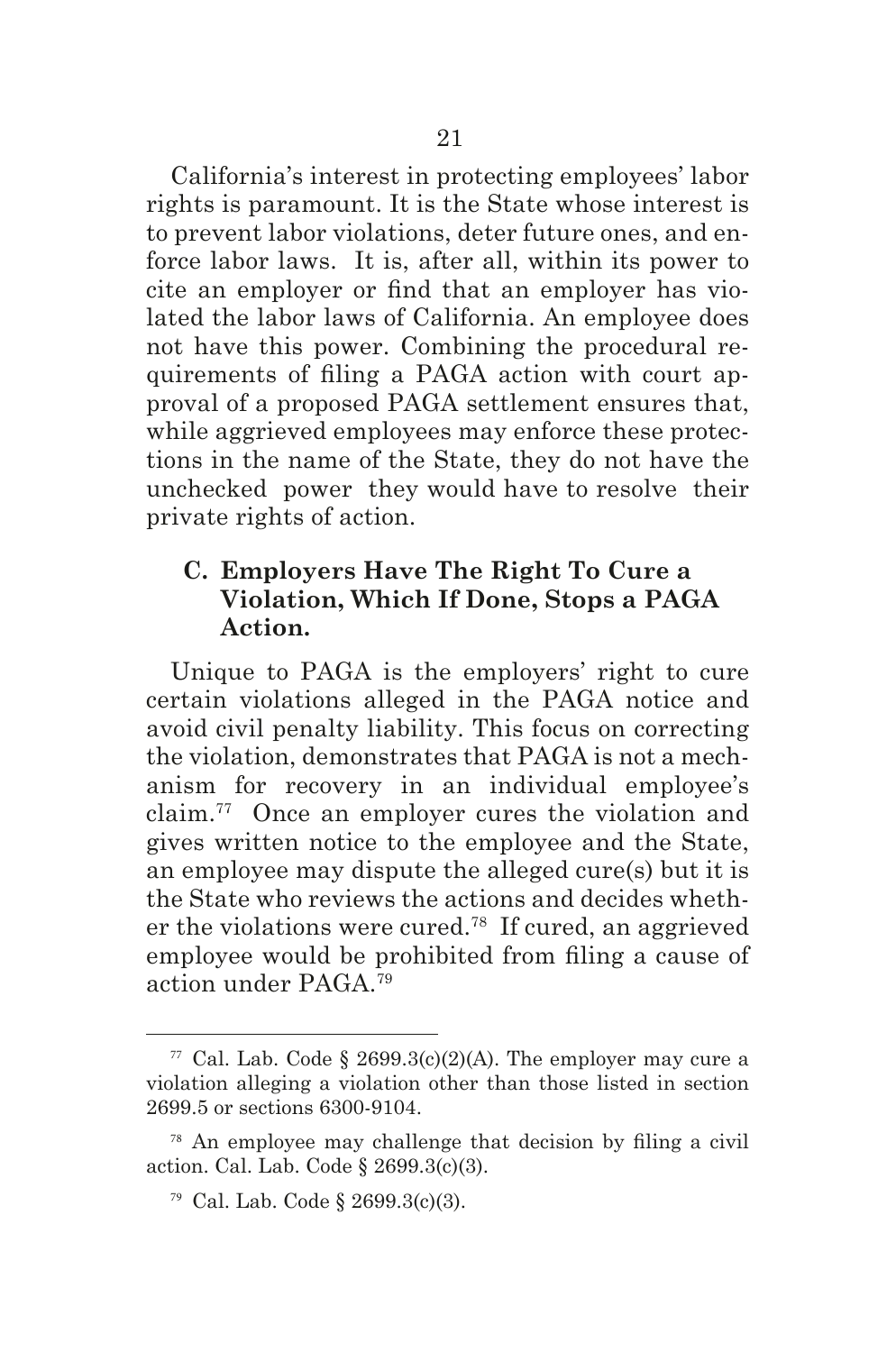The aggrieved employee's personal claims are unaffected by the employer's cure of violations under PAGA and may still be pursued by the individual employee, including through arbitration. The State holds the right to the civil penalties subject to PAGA, not the employee—even if that employee suffered the violations giving raise to the civil penalties. Thus, employees cannot contractually waive a PAGA claim.

Employers' right to cure violations shows the State's interest in compliance over the collection of penalties, evidencing the fact that the PAGA statute is a procedural tool used to protect the interests of the State and the public and not the interests of individual plaintiffs. California's goal remains the same since the 1920s: for "employer[s] to keep faith with [their] employees."80

## **D. The Number Of Interventions Or Objections Submitted By The State Is Not An Indication The System Is Broken But That It Is Working.**

The number of PAGA claims fled and the number of interventions or objections submitted by the State is actually an indication that the intent of the law is being fulflled and that the need underlying its passage has not abated. Staffng levels for the state have remained consistently low while the underground economy has continued to thrive.

When enacted, the Legislature declared: "Staffng levels for state labor law enforcement agencies have, in general, declined over the last decade and are likely to fail to keep up with the growth of the labor market in the future."81

<sup>80</sup> *Moore*, 174 P. at 381.

<sup>81</sup> Cal. Stats. 2003 ch 906, § 1.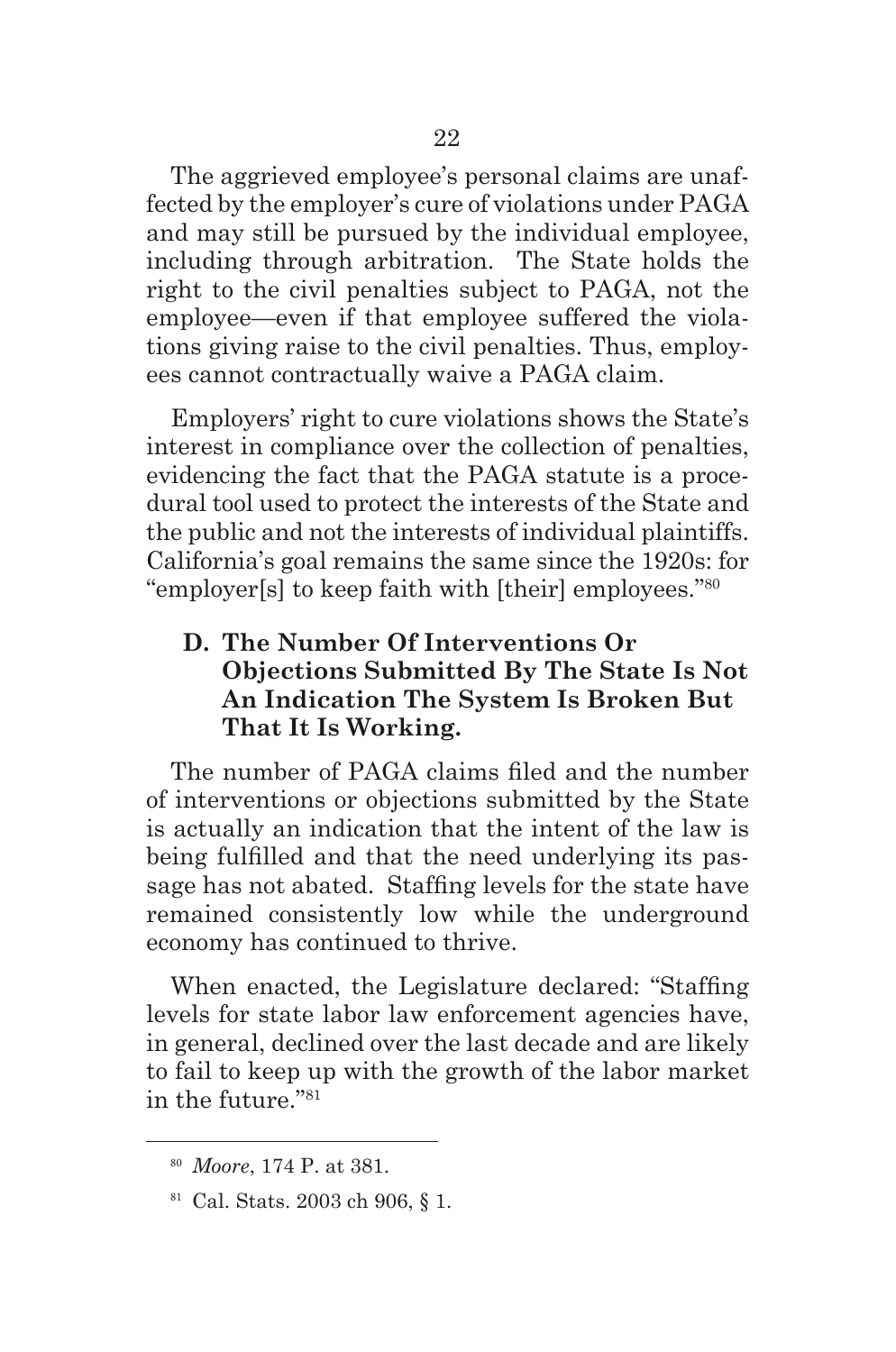Sadly, and perhaps inevitably, this understaffng persists. As of February 15, 2022, for example, the Department of Industrial Relations had 94 open positions.<sup>82</sup> Cal/OSHA, the State's Division of Occupational Safety and Health (DOSH), had 55 vacancies as of January 31, 2022.83 However, only 16 of those vacancies were posted as open positions.<sup>84</sup> Clearly, the State continues to suffer from a labor shortage, which the Legislature anticipated would happen. The administrative claims process available to workers pursuing their individual claims suffers the same lack of resources.<sup>85</sup> Now more than ever, PAGA is an essential mechanism by which aggrieved employees may continue to pursue the public's interest and help fght against substandard and unlawful working conditions.

A recent study confrms the positive and meaningful impact PAGA has had across the State in various

<sup>82</sup> Department of Industrial Relations, *Job Search Results, Department of Industrial Relations*, CalCareers, https://www. jobs.ca.gov/CalHRPublic/Search/JobSearchResults.aspx# depid=83 (last visited Feb. 15, 2022).

<sup>83</sup> Department of Industrial Relations, *Cal/OSHA Recruiting and Hiring*, Cal/OSHA, https://www.dir.ca.gov/dosh/DOSH-Recruitment-Hiring.html (last updated February 2022) (last visited Feb. 22, 2022).

<sup>84</sup> *Job Search Results, Department of Industrial Relations*, CalCareers, https://www.jobs.ca.gov/CalHRPublic/Search/ JobSearchResults.aspx#kw=OSHA&depid=83 (last visited Feb. 15, 2022).

<sup>85</sup> Farida Jhabvala Romero, *California Workers Face Years-Long Waits for Justice in Wage Theft Cases, State Data Shows,*  KQED, March 12, 2022, found at https://www.kqed.org/ news/11906889/california-workers-face-years-long-waits-forjustice-in-wage-theft-cases-state-data-shows (last visited Mar. 2, 2022.)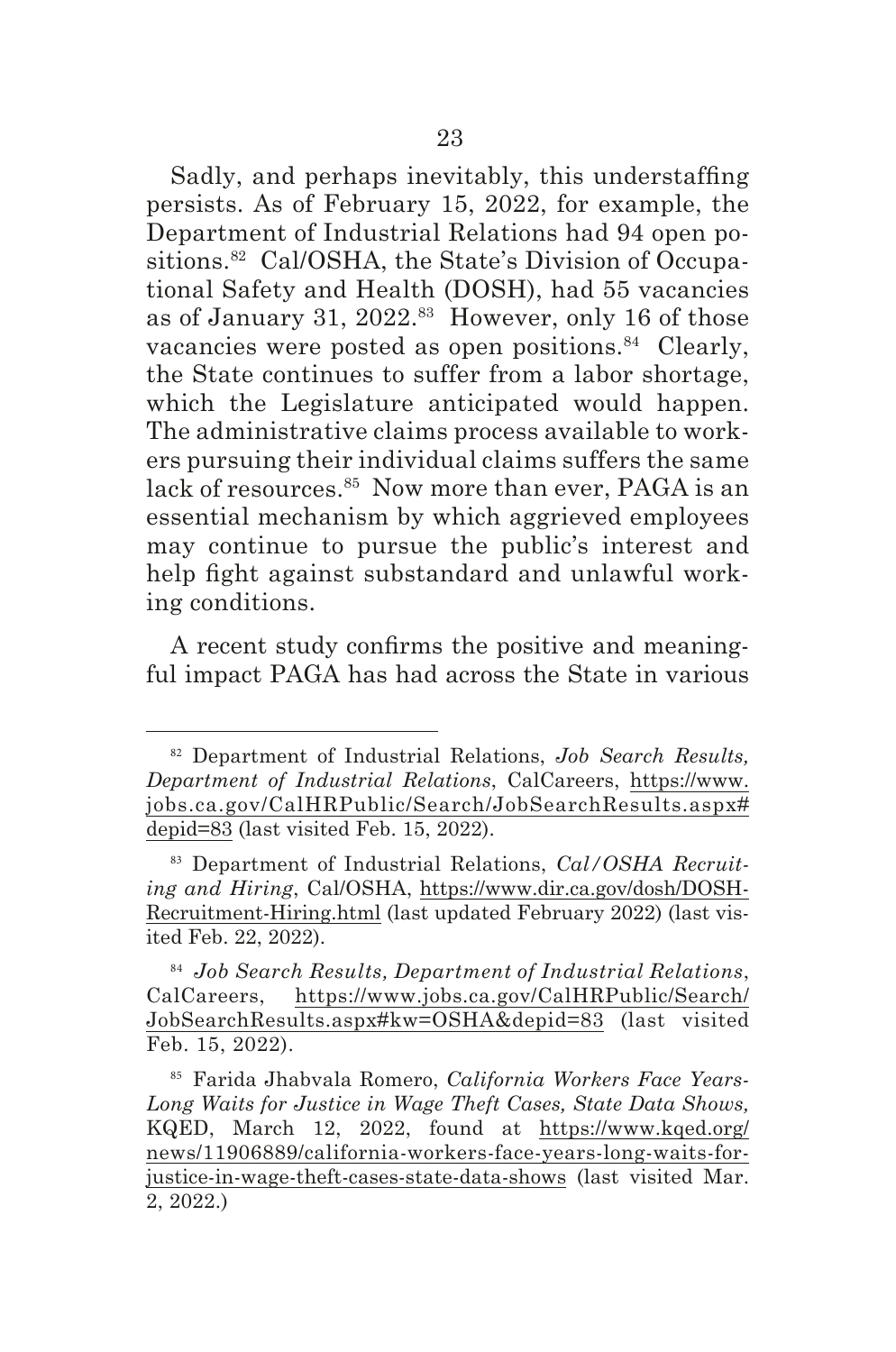low-wage industries. PAGA actions generated \$88 million in civil penalties in 2019 alone.<sup>86</sup>

Without this enforcement mechanism to incentivize employers to comply with labor laws, employees will continue to suffer shocking rates of wage theft and the State's economy and general well-being will continue to suffer. This is not a statute used to catch unintentional violations. As the UCLA study demonstrates, 89% of PAGA cases analyzed claimed wage theft (*Id.* at 10).

### **IV. PAGA, AS AN ELEMENT OF THE STATE'S ENFORCEMENT STRATEGY, IS AN EXERCISE OF ITS POLICE POWERS NECESSARY TO MAXIMIZE THE ENFORCEMENT OF LABOR PROTECTIONS.**

"There is no question that state and local authorities possess considerable power to regulate public health. They enjoy the 'general power of governing,' including all sovereign powers envisioned by the Constitution and not specifcally vested in the federal government."87 "[I]n all pre-emption cases, and particularly in those in which Congress has 'legislated . . . in a feld which the States have traditionally occupied,' . . . we 'start with the assumption that the historic police powers of the States were not to be super-

<sup>86</sup> Rachel Deutch, et al., *California Hero Labor Law: The Private Attorney's General Act fghts wage theft and recovers millions from lawbreaking corporations*, at p. 8 (Feb. 2020), available at https:// www.labor.ucla.edu/publication/paga/ (last visited Feb. 13, 2022).

<sup>87</sup> *Nat'l Fed'n of Indep. Bus. v. DOL, OSHA*, 142 S. Ct. 661, 667 (2022) (Gorsuch concurring, acknowledging the authority of and action by the states to establish health and safety protections to address the Covid-19 pandemic) (citing *National Federation of Independent Business v. Sebelius,* 567 U. S. 519, 536, (2012) (opinion of Roberts, C. J.); U. S. Const., Amdt. 10).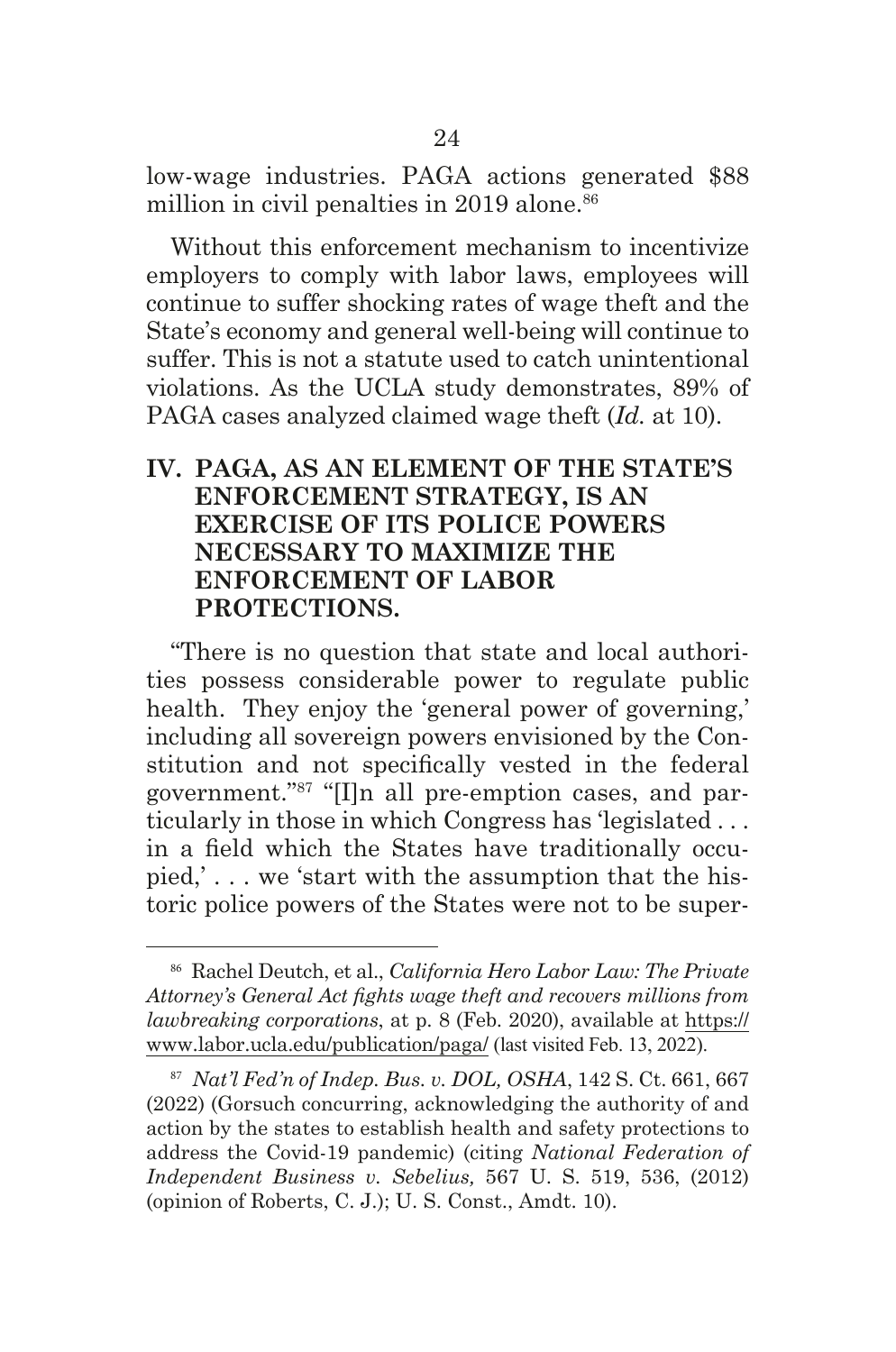seded by the Federal Act unless that was the clear and manifest purpose of Congress.'"88

California has unequivocally and repeatedly made clear that its regulation of employment inures to the beneft of the common weal, not just individual employees.

The preservation of States' sovereignty is based on the recognition that the regulation of certain activities is more appropriately vested in the States:

The federal structure allows local policies "more sensitive to the diverse needs of a heterogeneous society," permits "innovation and experimentation," enables greater citizen "involvement in democratic processes," and makes government "more responsive by putting the States in competition for a mobile citizenry." Federalism secures the freedom of the individual. It allows States to respond, through the enactment of positive law, to the initiative of those who seek a voice in shaping the destiny of their own times without having to rely solely upon the political processes that control a remote central power.<sup>89</sup>

What could be more fundamental to the notion of sovereignty than the State's right to enforce its own non-preempted laws? PAGA is part of California's enforcement strategy designed to promote compliance with California laws that are neither pre-empted nor limited by federal act, but are within the recognized power of the State to establish and enforce more pro-

<sup>88</sup> *Wyeth v. Levine*, 555 U.S. 555, 565 (2009) (Federal regulation of drugs does not pre-empt state common law tort fnding of liability) (citations omitted).

<sup>89</sup> *Bond v. United States*, 564 U.S. 211, 221-222 (2011) (citation and quotation omitted).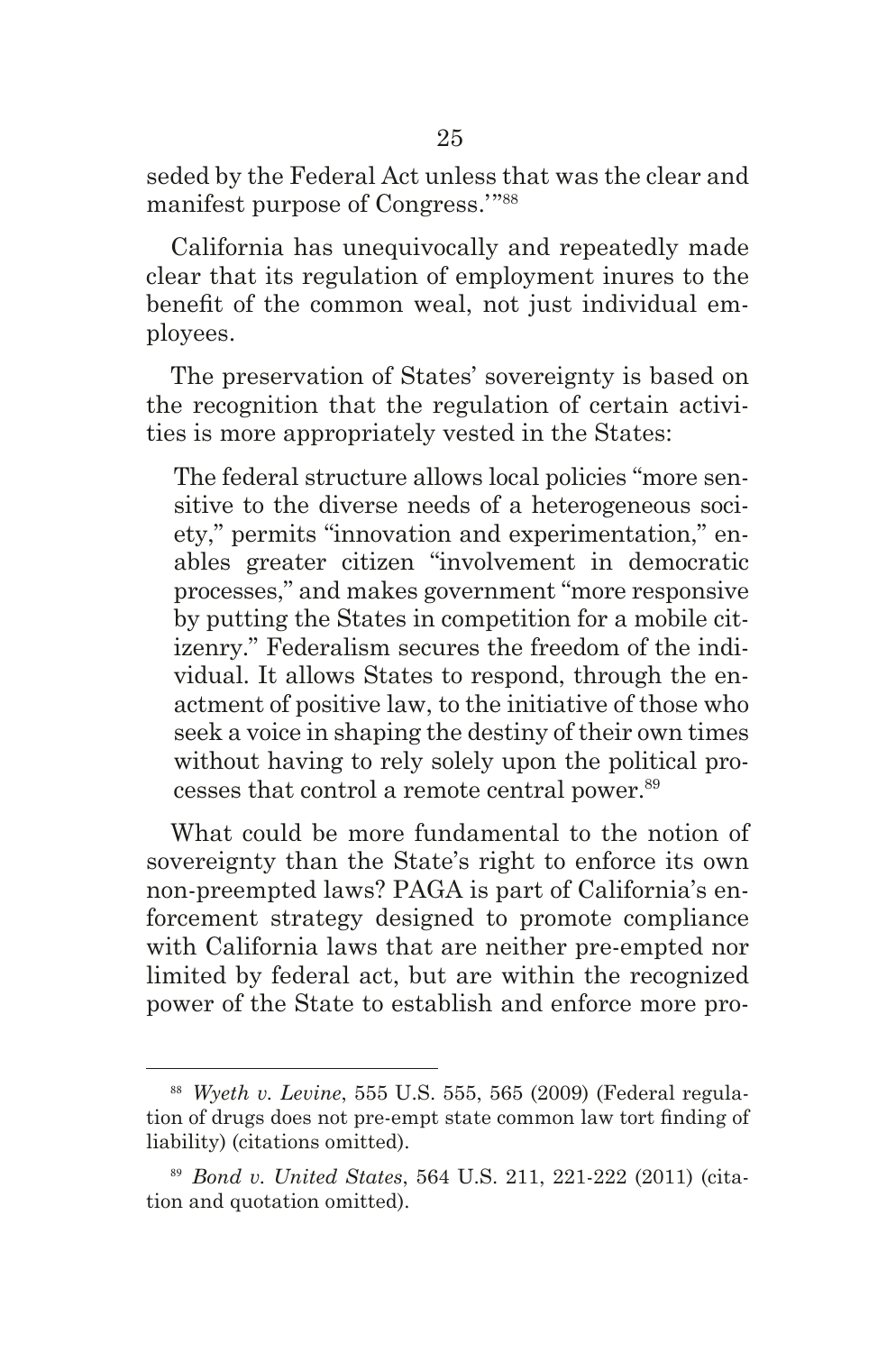tective local standards.90 The federalist system created by the Constitution recognizes that States are in a special position to provide for the specifc needs of their citizenry given their privity to each other:

The Framers explicitly chose a Constitution that confers upon Congress the power to regulate individuals, not States. The great innovation of this design was that our citizens would have two political capacities, one state and one federal, each protected from incursion by the other—a legal system unprecedented in form and design, establishing two orders of government, each with its own direct relationship, its own privity, its own set of mutual rights and obligations to the people who sustain it and are governed by it. <sup>91</sup>

As the court in *Printz* and other cases recognize, this reservation of rights to the states, is particularly important in the context of regulating public safety and health.92

Viking's argument, if accepted, forces California to design its enforcement strategy in a manner that implements and consequently becomes shackled by the federal regulation of arbitration agreements. This commandeering of state policy forces California to limit its choice of who may enforce its laws—on its behalf—from amongst a limited number of employees who have not signed arbitration agreements, or as to those businesses who had not required their employees to do so.

<sup>90</sup> *See* 29 U.S.C. § 218 (a); *Terminal Assn. v. Trainmen*, 318 U.S. 1 (1943) (Railway Act did not preempt states' regulation of health and safety provisions).

<sup>91</sup> *Printz v. United States*, 521 U.S. 898, 920 (1997) (citations and quotations omitted).

<sup>92</sup> *See Nat'l Fed'n of Indep. Bus.*, 142 S. Ct. at 667.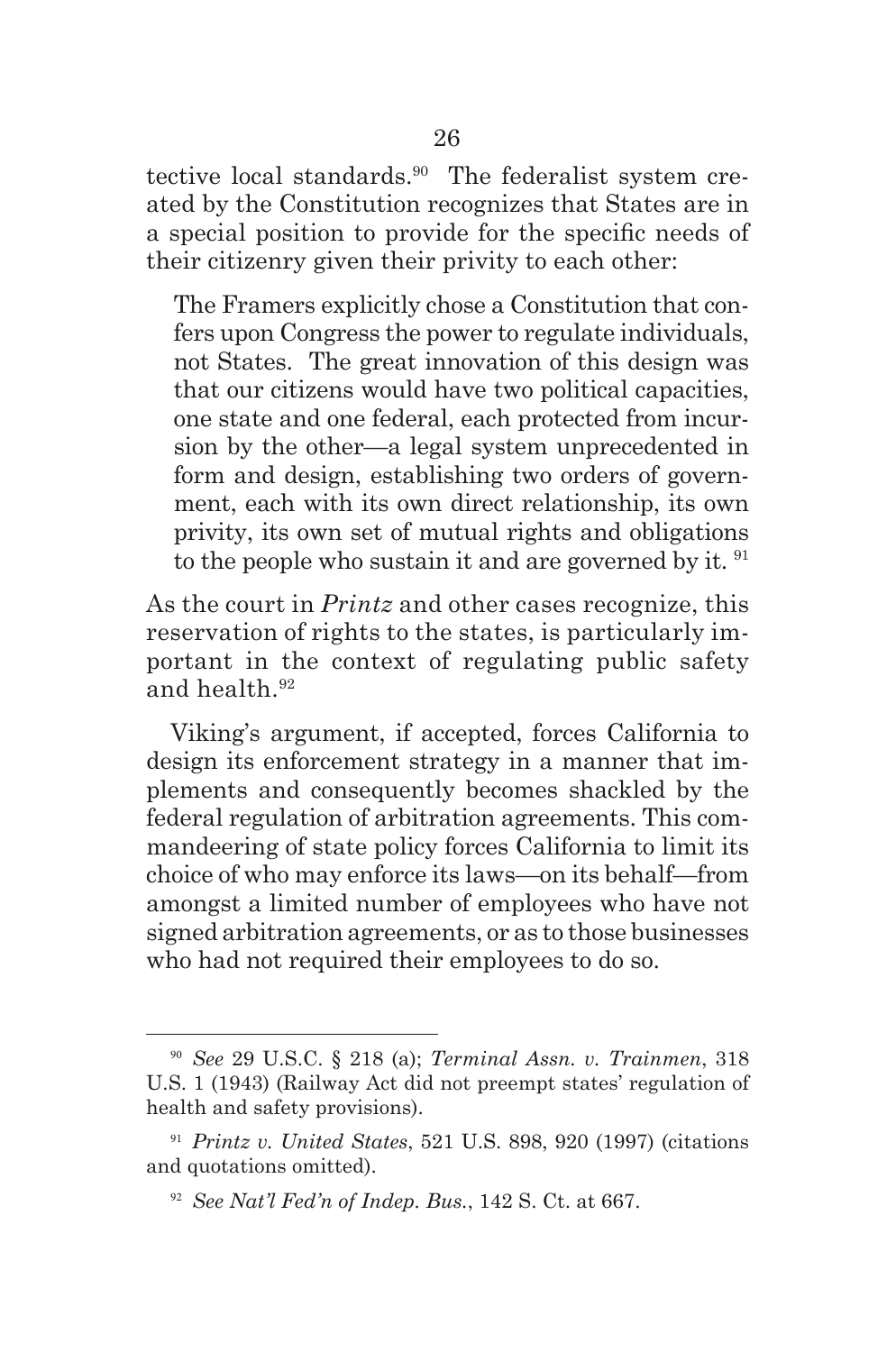Viking argues that the FAA controls who California can and cannot deputize. By application, it coopts the state into enforcing the FAA—which regulates the acts of individuals, not the State—by restricting the enforcement of state law, based on an arbitration agreement to which the State is not a party.

Arbitration clauses, such as those signed by Ms. Moriana, are generally required as a condition of employment for all workers in a particular classifcation company-wide. Accordingly, by manipulating the FAA, employers can deprive the State of the ability to use this enforcement arm altogether. This will likely promote the wholesale requirement of adhesive arbitration agreements, buried in multipage employee handbooks.

The FAA is not intended in any way to either address the regulation of places of employment or a state's authority to enforce their own laws. This is inimical to the notion of the independent sovereignty of the states:

We have always understood that even where Congress has the authority under the Constitution to pass laws requiring or prohibiting certain acts, it lacks the power directly to compel the States to require or prohibit those acts. . . *.* Congress may not simply commandee[r] the legislative processes of the States by directly compelling them to enact and enforce a federal regulatory program.<sup>93</sup>

The court in *Murphy v. NCAA* struck provisions of the federal gaming act that limited the States' ability to pass certain gambling laws; holding that federal law

<sup>93</sup> *Murphy v. NCAA*, 138 S. Ct. 1461, 1476-1477 (2018) (quotations and citation omitted).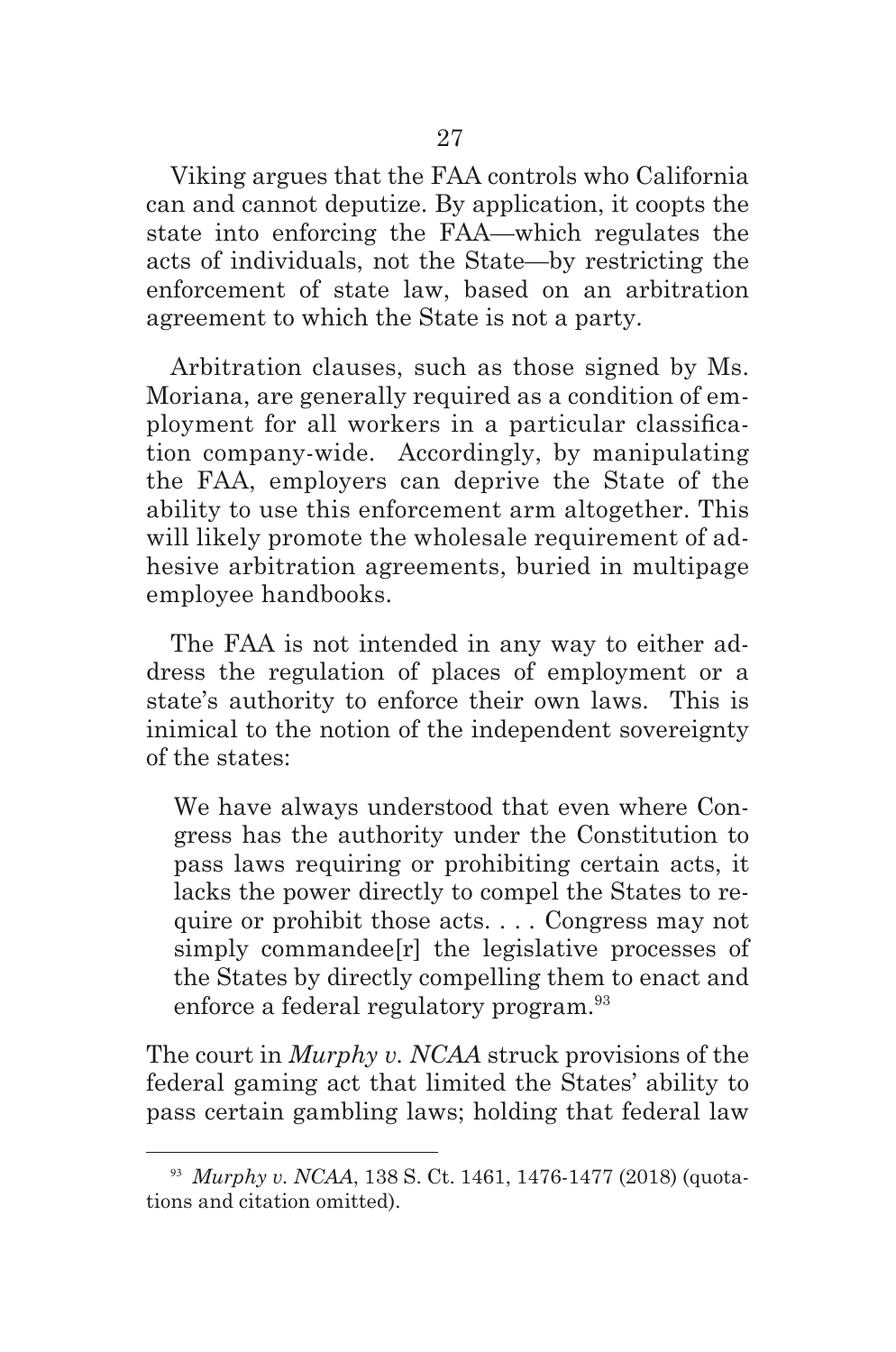limiting the State's action, as opposed to directing it, nonetheless improperly invaded the State's powers.<sup>94</sup>

Nor is there any concern that the preservation of California's method of enforcing its laws will detract from the intended impact of the FAA:

When determining the breadth of a federal statute that impinges upon or pre-empts the States' traditional powers, we are hesitant to extend the statute beyond its evident scope. *See Cipollone* v. *Liggett Group, Inc.*, 505 U.S. 504, 533, 120 L. Ed. 2d 407, 112 S. Ct. 2608 (1992) ('We do not, absent unambiguous evidence, infer a scope of pre-emption beyond that which clearly is mandated by Congress' language') (Blackmun, J., concurring); *id.*, at 523 (opinion of Stevens, J.); *R. J. Reynolds Tobacco Co.* v. *Durham County*, 479 U.S. 130, 140, 93 L. Ed. 2d 449, 107 S. Ct. 499 (1986). We will interpret a statute to pre-empt the traditional state powers only if that result is 'the clear and manifest purpose of Congress.' *Rice* v. *Santa Fe Elevator Corp.*, 331 U.S. 218, 230, 91 L. Ed. 1447, 67 S. Ct. 1146 (1947).95

The self-stated purpose of the FAA is to "make valid and enforceable written provisions or agreements for arbitration of disputes arising out of contracts, maritime transactions, or commerce among the States or Territories or with foreign nations."96 California's sovereign right to deputize an aggrieved employee, to enforce its laws is not at odds with that purpose. Pursuant to previous rulings of this Court, the FAA does not

<sup>94</sup> *Id.* at 1478, construing the holdings in *New York v. United States*, 505 U.S. 144 (1992); *Printz*, 521 U.S. 898.

<sup>95</sup> *Dep't of Revenue of Or. v. ACF Indus.*, 510 U.S. 332, 345 (1994).

<sup>96</sup> 68 P.L. 401, 43 Stat. 883, 68 Cong. Ch. 213.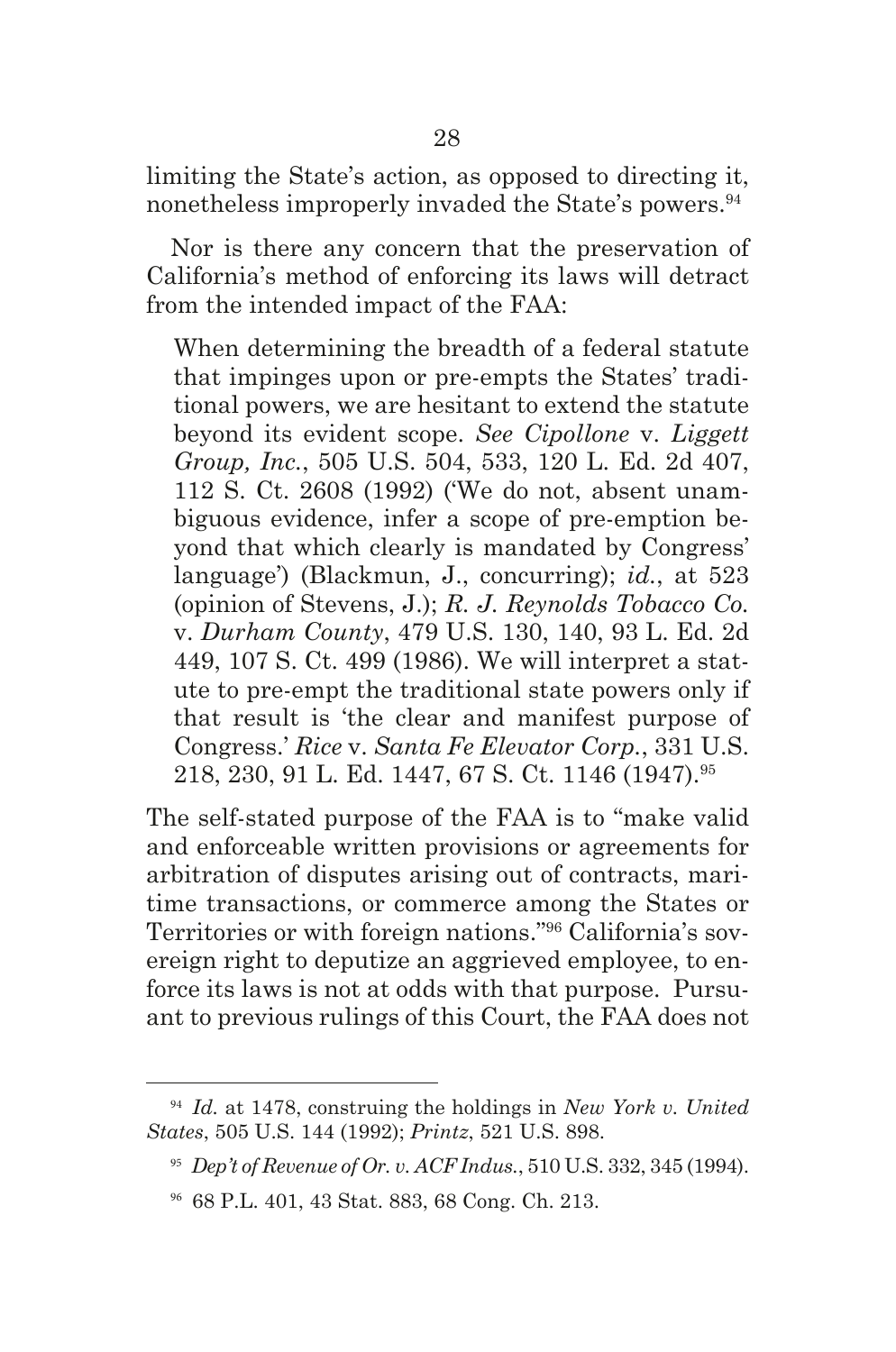limit the rights of employers to enter into or enforce their private agreements to arbitrate personal claims with those employees. Congress has not, however, acted to limit the states' power to legislate and enforce minimum terms and conditions of employment.

While Congress may exert control over states' policies under the Commerce Clause through pre-emption of the subject matter, that is not what is argued here. Viking and supporting amici argue that Congress can tie the State's hands when it comes to devising and following an enforcement strategy. But, "[w]here a federal interest is sufficiently strong to cause Congress to legislate, it must do so directly; it may not conscript state governments as its agents."97

No case law has construed the FAA in a manner that directly impedes state enforcement of its laws that are not otherwise preempted.98 Yet Viking would have this Court carve out a new and invasive restriction on states that is not found in the language of the FAA or any other preemptive statutory scheme. As Chief Justice Roberts noted:

Legislative novelty is not necessarily fatal; there is a frst time for everything. But sometimes the most telling indication of [a] severe constitutional problem . . . is the lack of historical precedent for Congress's action.<sup>99</sup>

<sup>97</sup> *New York*, 505 U.S. at 178.

<sup>98</sup> Indeed, there is disagreement as to whether the FAA was intended to preempt State law. *See Kindred Nursing Cttrs. Ltd. P'ship v. Clark,* 137 S.Ct. 1421, 1429-30 (2017) (Thomas, J., dissenting) (citing *Allied-Bruce Terminix Cos. v. Dobson,* 513 U.S. 265, 285 (1995) (Thomas, J., dissenting); *Kansas v. Garcia*, 140 S.Ct. 791, 808 (2020) (Thomas, J., concurring).

<sup>99</sup> *Nat'l Fed'n of Indep. Bus. v. Sebelius,* 567 U.S. 519, 549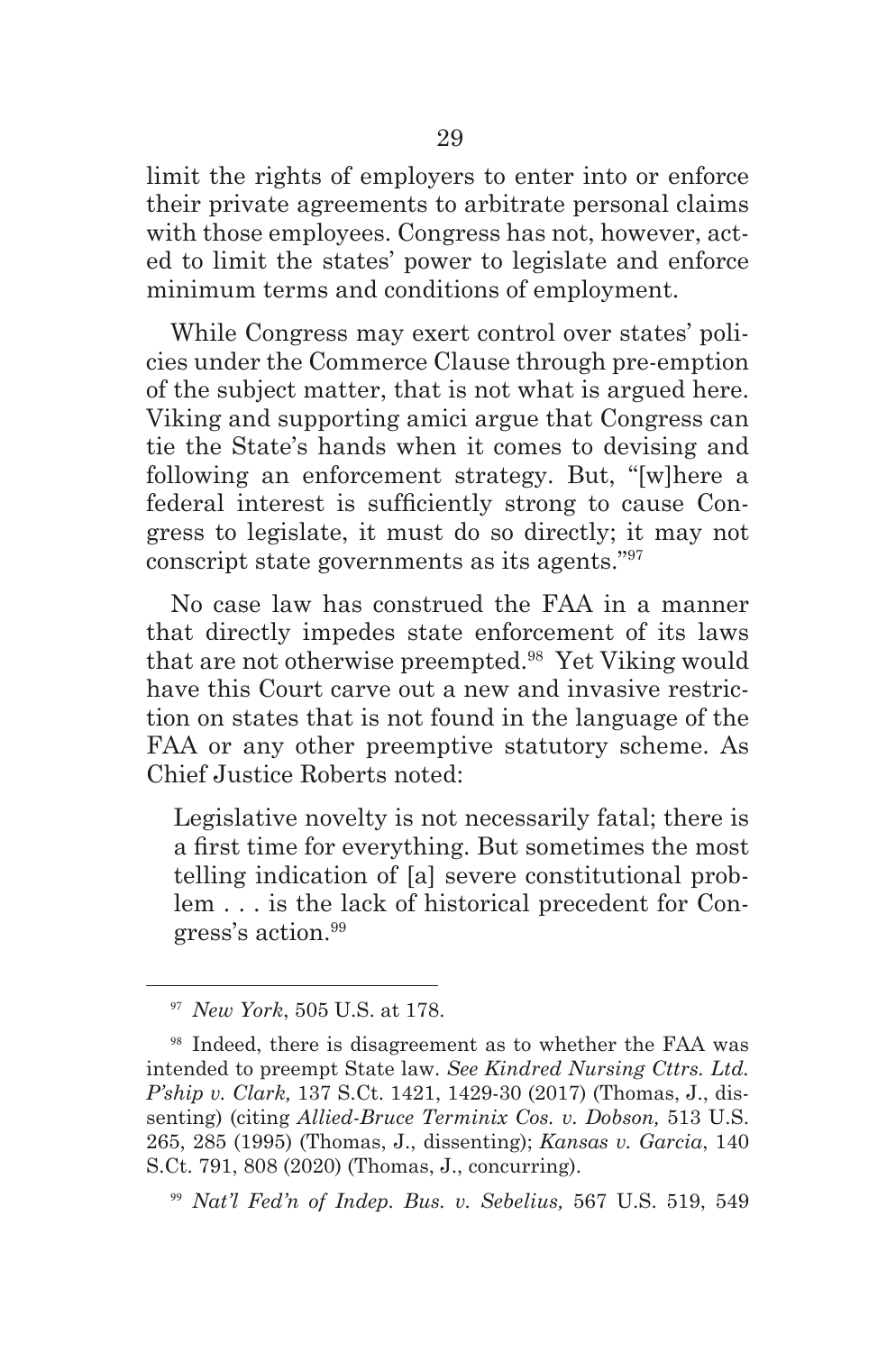Viking urges this Court to engage in "judicial guesswork" about the purpose and intent of the FAA as it relates to state enforcement. This "purposes and objectives" application of preemption is neither required nor consistent with the Supremacy Clause.<sup>100</sup>

PAGA creates an enforcement arm of the State, staffed by individual employees who are uniquely able to identify those violations of state civil and criminal laws because they have suffered those very violations. California's interest in enforcing these protections is equal to and independent of that of individual workers, if not paramount.<sup>101</sup> Preserving that interest does not undermine the purpose of the FAA.102 The FAA does not address the enforcement or adjudication of the rights between the State and employers and construing it to do so is a reach too far.

In fact, the only purpose served by the Viking's contrived construction of the FAA is to further the interests of unscrupulous employers. It promotes arbitration, not as an efficient alternative to litigation but as a means of reducing and avoiding the risk of workforce-wide liability for the widespread violations of the labor laws employers contrive as a means of maximizing their profts.<sup>103</sup>

<sup>(2012) (</sup>quotations and citations omitted).

<sup>100</sup> *Kansas v. Garcia*, 140 S. Ct. at 808 (Thomas, J. concurring).

<sup>101</sup> *See* Cal. Stats. 2003, ch. 906, § 1(d).

<sup>102</sup> As Respondents point out in their brief, PAGA, likewise, does not exempt itself from arbitration, Viking's error is in its attempt to force the waiver of the PAGA representative action and concomitantly eliminating recovery for the State, the PAGA plaintiff and other aggrieved workers.

<sup>&</sup>lt;sup>103</sup> The lack of disincentive that comes from the risk of facing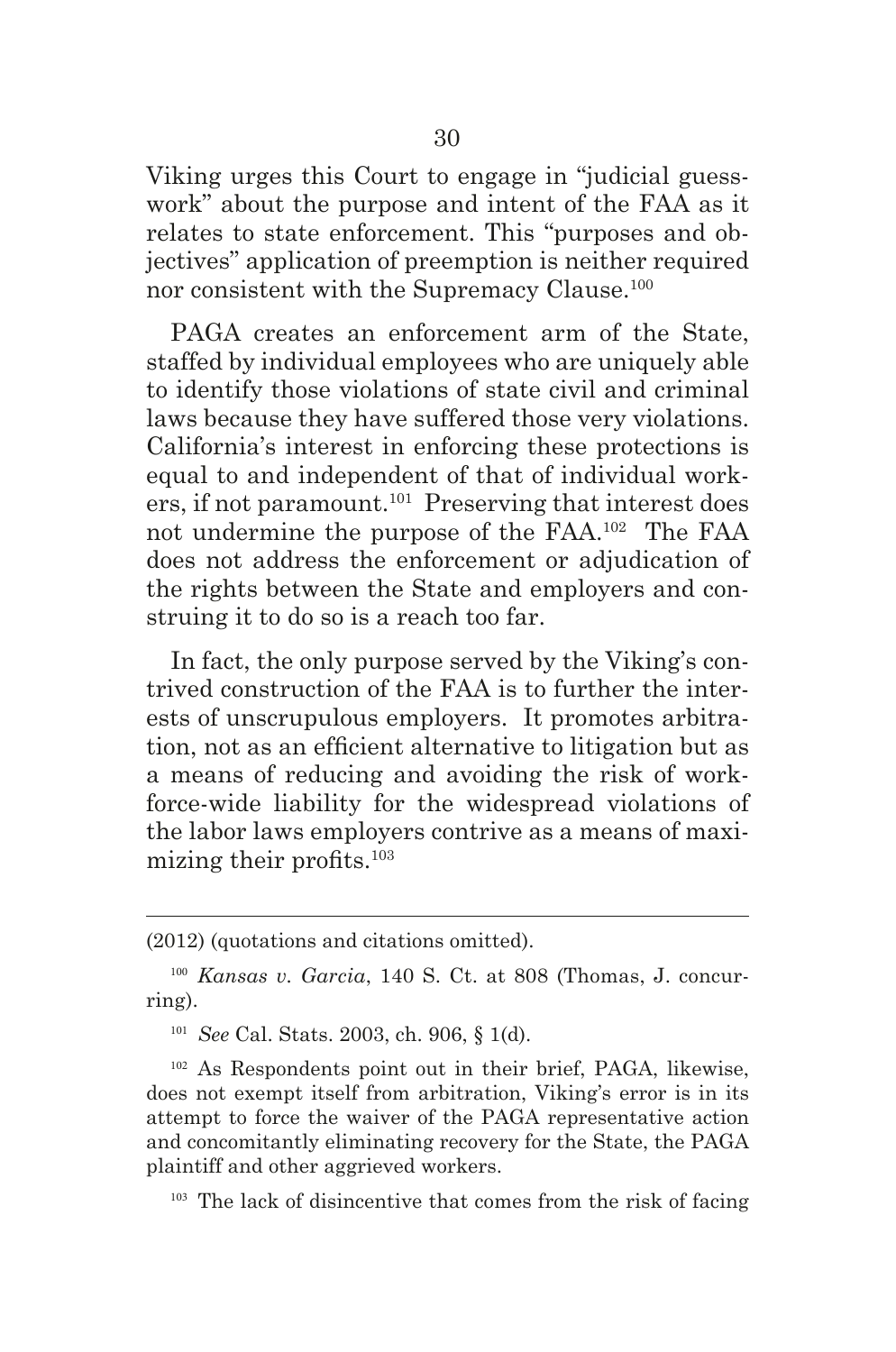#### **CONCLUSION**

Individual lawsuits and administrative actions simply cannot fll the need for workforce wide enforcement of labor protections. California carefully constructed PAGA in order to expand its enforcement resources by deputizing workers who had themselves suffered at the hands of law-breaking employers. It has served that purpose and resulted in the enforcement of protections with monetary sanctions imposed, not worker, by worker, but for the whole affected workforces. Preserving the State's right to deputize and enforce its laws in this manner does not impede or interfere with the rights of employers and employees to agree to arbitrate their personal claims. But, eliminating that enforcement strategy will return California to the sorry state of labor law enforcement which prompted its legislature to act in 2003 and pass PAGA.

The California Court of Appeal's decision below is correct and should be affrmed and the California Supreme Court's decision in *Iskanian* should remain undisturbed.

Respectfully Submitted,

CynThIA L. RIce  *Counsel of Record* CALIFORNIA RURAL LEGAL ASSISTANCE, INC. 1430 Franklin Street, Suite 103 Oakland, CA 94612 (510) 267-0762, Ext. 1001 crice@crla.og

individual, personal claims is demonstrated by Viking's own characterization of the recoveries for many labor law violations as "paltry." (Viking's Brief on the Merits at p. 30.)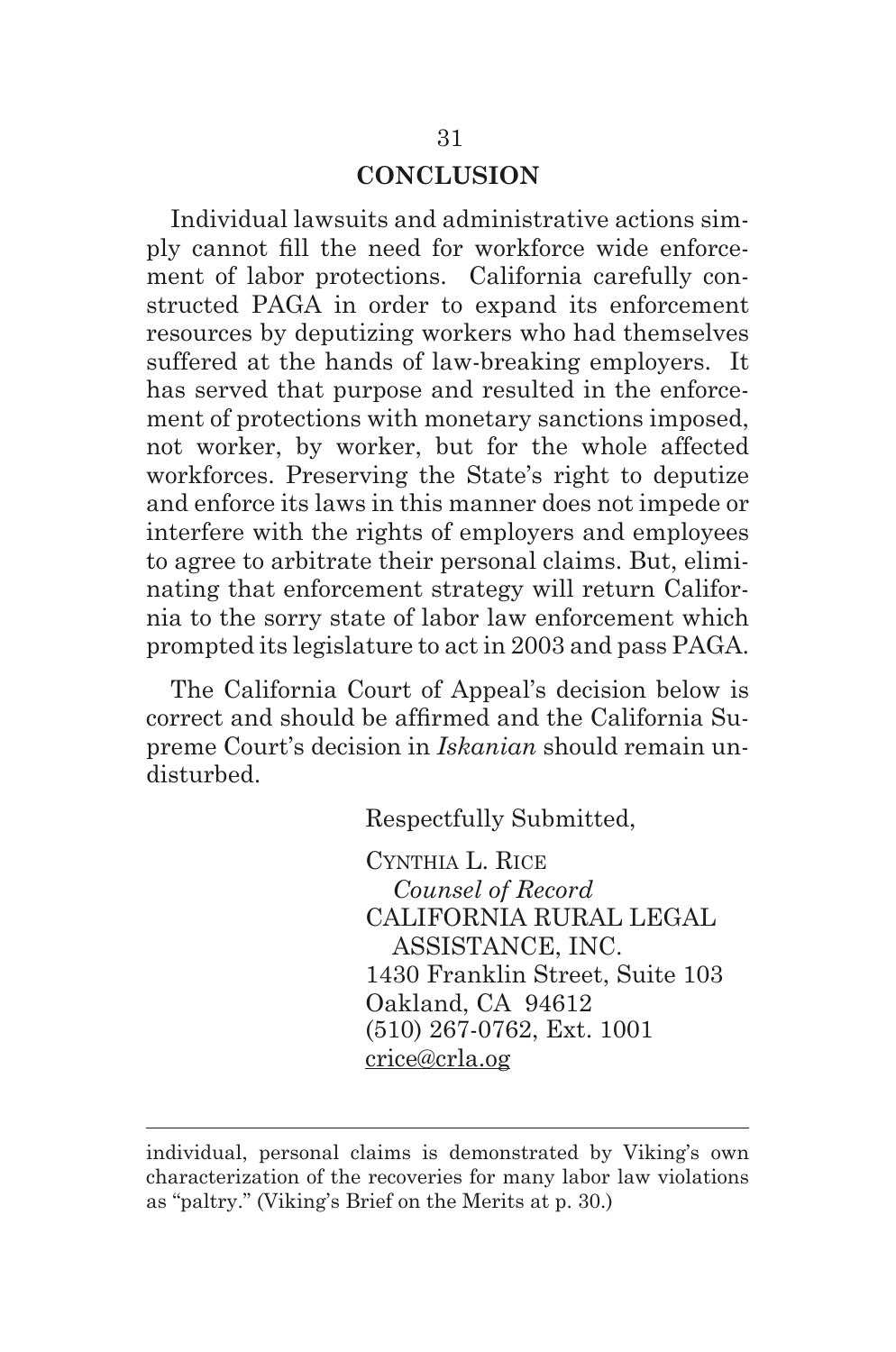EsTellA CIsneros AnAlI CorTez BulosAn CALIFORNIA RURAL LEGAL ASSISTANCE, INC. 3747 E. Shields Avenue Fresno, CA 93726-7029

CorrIe ArellAno SANDRA AGUILA CALIFORNIA RURAL LEGAL ASSISTANCE, INC. 2050 S. Broadway, Suite G Santa Maria, CA 93454

VERÓNICA MELÉNDEZ CALIFORNIA RURAL LEGAL ASSISTANCE FOUNDATION 2210 K Street, Suite 201 Sacramento, CA 95816

*Attorneys for Amici Curiae*

March 9, 2022